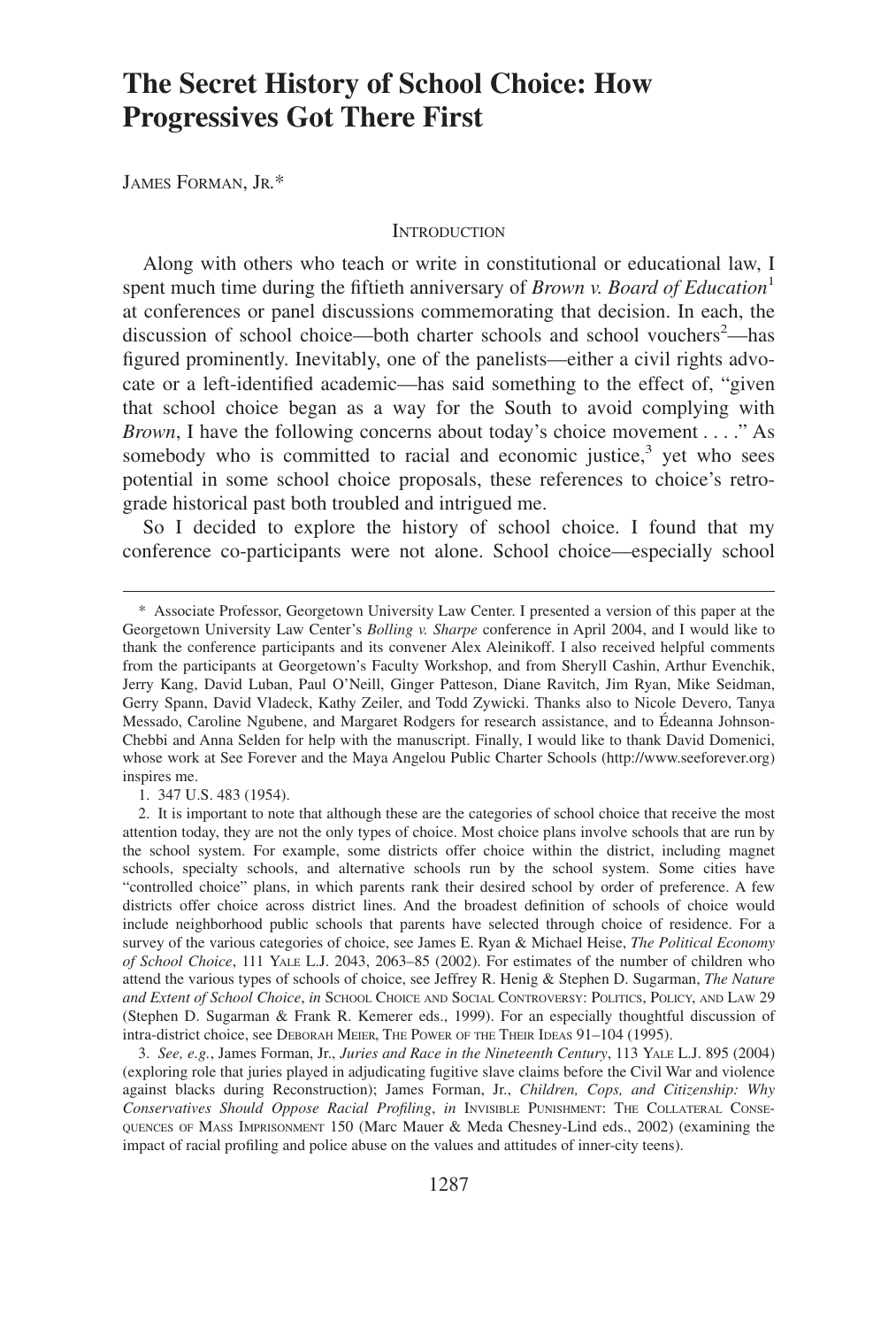vouchers and, to a lesser extent, charter schools—is generally understood to have a conservative intellectual and political heritage. Typical is Alan Wolfe's assertion that "school choice emerged from the right end of the political spectrum."<sup>4</sup> In this view, choice is associated with free-market economist Milton Friedman,<sup>5</sup> attempts to defy *Brown*,<sup>6</sup> wealthy conservative philanthropists,<sup>7</sup> and the attacks on the public school bureaucracy by Ronald Reagan and George W. Bush.

It turns out that the conventional history is incomplete. This is not to say that it is wrong, however. It is true, for example, that southern states used choice to evade *Brown.* Some adopted "freedom of choice" plans, which purported to give choice to black and white families, but in fact were an attempt to keep black and white students in the same segregated schools they attended before *Brown.*<sup>8</sup> Others gave tuition grants to white students that allowed them to attend private, segregated white academies.<sup>9</sup> Though these plans were eventually struck down, they effectively delayed *Brown*'s implementation by at least a decade. So it is correct to conclude, as does Wendy Parker, that "choice has a history of unlawfully segregating students."<sup>10</sup>

But too often missing from the historical account is the left's substantial indeed, I would say leading—contribution to the development of school choice. In this Essay, I trace that history, arguing that choice has deep roots in liberal

<sup>4.</sup> Alan Wolfe, *The Irony of School Choice: Liberals, Conservatives, and the New Politics of Race*, *in* SCHOOL CHOICE: THE MORAL DEBATE 34 (Alan Wolfe ed., 2003). *See also The Voucher Veneer*, PEOPLE FOR THE AM. WAY (July 2003), at 6 ("A network of Religious Right groups, free-market economists, ultraconservative columnists and others are using vouchers as a vehicle to achieve their ultimate goal of privatizing education.").

<sup>5.</sup> *See The Voucher Veneer*, *supra* note 4, at 8–10 (characterizing vouchers as part of the "Friedman legacy"). In 1955, Milton Friedman proposed a full-fledged voucher system that would result in public schools being replaced with a private school system supported by tax dollars. Milton Friedman, *The Role of Government in Education*, *in* ECONOMICS AND THE PUBLIC INTEREST 123 (Robert A. Solo ed., 1955). A revised version of this article appears as Chapter 6 in MILTON FRIEDMAN, CAPITALISM AND FREEDOM (1962).

<sup>6.</sup> *See* Helen Hershkoff & Adam S. Cohen, *School Choice and the Lessons of Choctaw County*, 10 YALE L. & Pol'y Rev. 1, 2-3 (discussing rise of segregation academies in the South in the late 1960s and early 1970s).

<sup>7.</sup> JONATHAN SCHORR, HARD LESSONS: THE PROMISE OF AN INNER-CITY CHARTER SCHOOL 29–31, 79–80, 111–12 (2002) (describing activity of John Walton and the Walton Foundation); Judith Havemann, *Benefactors Create Their Own School Voucher Programs*, WASH. POST, Feb 21, 1998, at A1 (discussing scholarships given to students by wealthy conservatives in cities throughout the country); Evan Thomas & Lynette Clemetson, *A New War Over Vouchers: Poor Parents Want Them, But Civil Rights Leaders Are Split*, NEWSWEEK, Nov. 22, 1999, at 46 (citing efforts of billionaire Ted Forstmann to promote school choice).

<sup>8.</sup> *See, e.g.*, Green v. County Sch. Bd.*,* 391 U.S. 430 (1968).

<sup>9.</sup> *See, e.g.*, Griffin v. State Bd. of Educ., 296 F. Supp. 1178 (E.D. Va. 1969); *see also* Jerome C. Hafter & Peter M. Hoffman, Note, *Segregation Academies and State Action*, 82 YALE L.J. 1436 (1972) (discussing tuition grant legislation in Southern states).

<sup>10.</sup> Wendy Parker, *The Color of Choice: Race and Charter Schools*, 75 TUL. L. REV. 563, 568 (2001). *See also* Molly Townes O'Brien, *Private School Tuition Vouchers and the Realities of Racial Politics,* 64 TENN. L. REV. 359, 398 (1997) (discussing history of Southern private school tuition voucher programs, and arguing that it is "a movement propelled by racism and fueled by propaganda").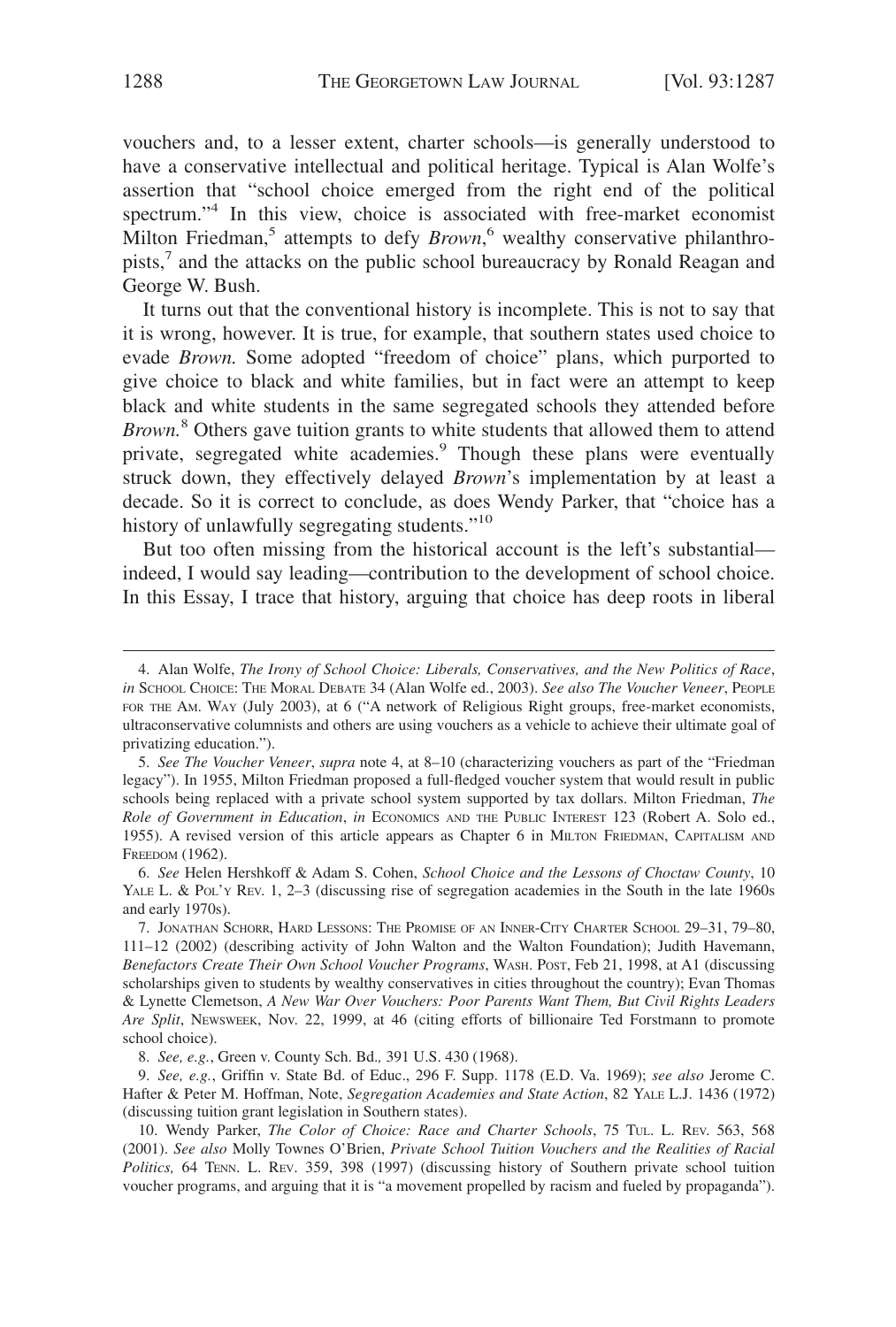educational reform movements, the civil rights movement, and black nationalism. While progressives have not focused on choice exclusively, my contention is that the left has, at important junctures, seen a role for choice in promoting educational opportunity for poor and minority children.

My historical project has an agenda, which I am happy to acknowledge at the outset. While some liberals have embraced choice proposals, $11$  others have rejected them on the grounds of their segregationist heritage.<sup>12</sup> The incomplete view of history has distracted some from the issue that I think matters most, which is how choice is implemented. Accordingly, understanding the history of progressive choice proposals—including even school vouchers—might offer today's liberals a way to have a more nuanced conversation about school choice.

This conversation is essential fifty years after *Brown.* To see why, we need look no further than the Washington, D.C. school system, the one at issue in *Bolling v. Sharpe. Bolling*'s lead plaintiff was a boy named Spottswood Bolling, who wanted to attend the all-white Sousa Middle School, in Southeast Washington, D.C. Bolling won and segregation in D.C. was declared unconstitutional. Today, Sousa Middle School is still open, and the formerly all-white school has zero white students. $^{13}$  In fact, there are only 130 white middle school students in the entire D.C. school system (out of a total of  $4,638$ ).<sup>14</sup> This means that if you took every single white child who attends *any* D.C. middle school and put them all together, they could not fill the school that Spottswood Bolling once sued to attend. Others have questioned the extent to which *Brown* or *Bolling* have contemporary *legal* significance, but the white exodus from the Washington, D.C. schools means that as a *practical* matter *Bolling* is no longer relevant to educational opportunity.

While *Bolling* may not matter anymore for the students at Sousa, school choice does. The Sousa students, like other D.C. students, have a variety of

<sup>11.</sup> As this Essay was going to press, an important contribution to the progressive case for school choice was published. As its title suggests, THE FUNDAMENTAL PROMISE OF CHARTER SCHOOLS: TOWARD A PROGRESSIVE POLITICS OF SCHOOL CHOICE (Eric Rofes & Lisa M. Stulberg eds., 2004), is a defense of charter schools by voices on the left.

<sup>12.</sup> *See, e.g.*, Hershkoff & Cohen, *supra* note 6, at 28 (parental school choice plans have a segregationist history and will lead to further segregation); O'Brien, *supra* note 10, at 400–407; Thomas & Clemetson, *supra* note 7 (according to former NAACP President Kweisi Mfume, "vouchers don't educate, they segregate"); Ellen Nakashima, *Virginia Legislators Cool to Charter Schools*, WASH. POST, Jan. 30, 1996, at B3 (quoting Paul C. Gillis, president of the Virginia Conference of the NAACP, as stating his group would fight charter schools "at every turn," and invoking Virginia's history of segregated and unequal schools).

<sup>13.</sup> D.C. PUBLIC SCHOOLS, MEMBERSHIP IN THE DISTRICT OF COLUMBIA PUBLIC SCHOOLS BY SCHOOL, GRADE, RACE, AND SEX (Oct. 7, 2003), at 28, *available at* http://www.k12.dc.us/dcps/frontpagepdfs/ membershipOct70\_race.pdf.

<sup>14.</sup> *Id.* at 29. Washington, D.C. operates some middle schools (serving either grades 5–8 or 6–8) and some junior high schools (grades 7–9). The numbers in the text above are for middle schools, but the junior high school numbers tell the same story. There are 5,111 junior high school students in D.C. Public Schools, 286 of whom are white. *Id.* at 31. Of those 286, all but thirteen attend one school— Alice Deal Junior High School in the Northwest quadrant of the city. *Id.* at 30.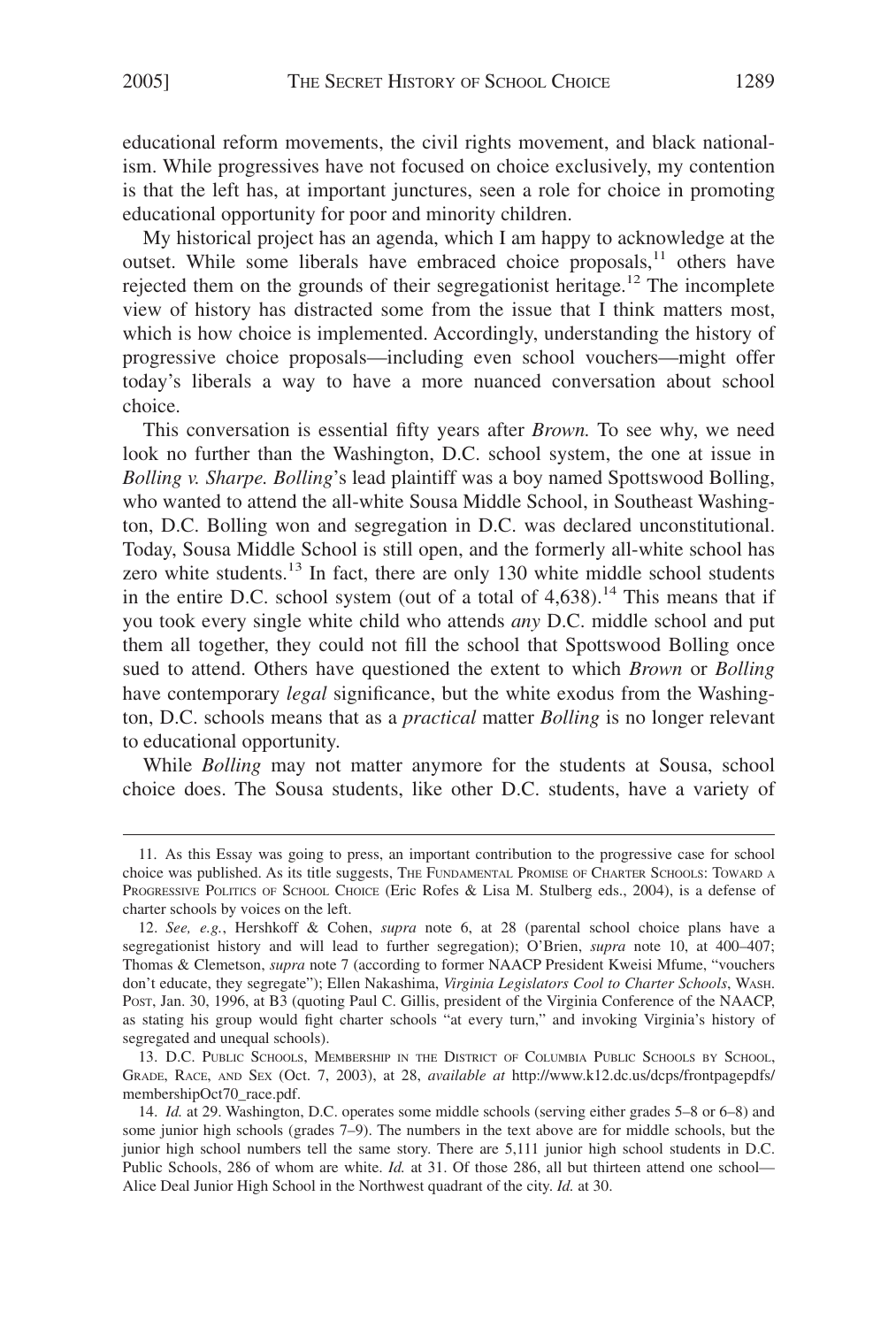charter school options. In Washington, D.C., one out of seven children attending public school attends a public charter school—only Dayton, Ohio and Kansas City, Missouri have a higher proportion of kids in charter schools.15 Moreover, the recently passed DC School Choice Incentive Act of 2003 gives many D.C. students a chance to receive a voucher to attend a private school.<sup>16</sup> In light of this background, it is worth reflecting on the history of school choice, with an eye to whether choice realizes or undermines *Bolling*'s promise of equal educational opportunity.

This Essay proceeds in six parts. In Part I, I outline how sheer necessity forced recently freed slave communities to create schools for themselves and their children during Reconstruction. In Part II, I examine the alternative schools created during the civil rights movement of the 1960s. My emphasis here is on the Mississippi Freedom Summer of 1964, in which civil rights organizations and volunteer teachers from the North responded to the inadequacies of the Mississippi education system by establishing freedom schools for blacks.

Though most of the freedom schools disbanded at the end of the summer of 1964, their legacy would influence the next chapter of the progressive history of school choice—the northern free schools of the late 1960s and early 1970s. Free schools, the subject of Part III, were alternative, independent, and privately funded. They were started by progressive educators, including many former public school teachers and some veterans of Freedom Summer, who had come to believe that they could reform public education only by working outside of the system.

The late 1960s also saw the public school bureaucracy challenged by the community control movement, the topic of Part IV. Community control advocates included civil rights organizations, black nationalists, and some members of the liberal political establishment. They demanded that ghetto residents have more control over their neighborhood schools. While not itself a school choice initiative, the community control movement is an important part of the narrative. Like some choice proposals, it was premised on the notion that the public system was unwilling or unable to meet the needs of poor and working-class black children. Community control supporters also shared choice advocates' belief that taking control from the bureaucracy and giving it to community members was an important part of the solution.

As I will address in Part V, these views found their ultimate expression in the claim that the state should provide vouchers that parents could use to pay for schools of their choice. Despite the voucher movement's current association with conservatives, I will explore how vouchers became part of the political landscape through the advocacy of influential liberal educational advocates in

<sup>15.</sup> Justin Blum & Jay Mathews, *Quality Uneven, Despite Popularity; No Evidence That Achievement Tops That of Regular Schools*, WASH. POST, June 19, 2003, at A1.

<sup>16.</sup> Pub. L. No. 108–199 (2003).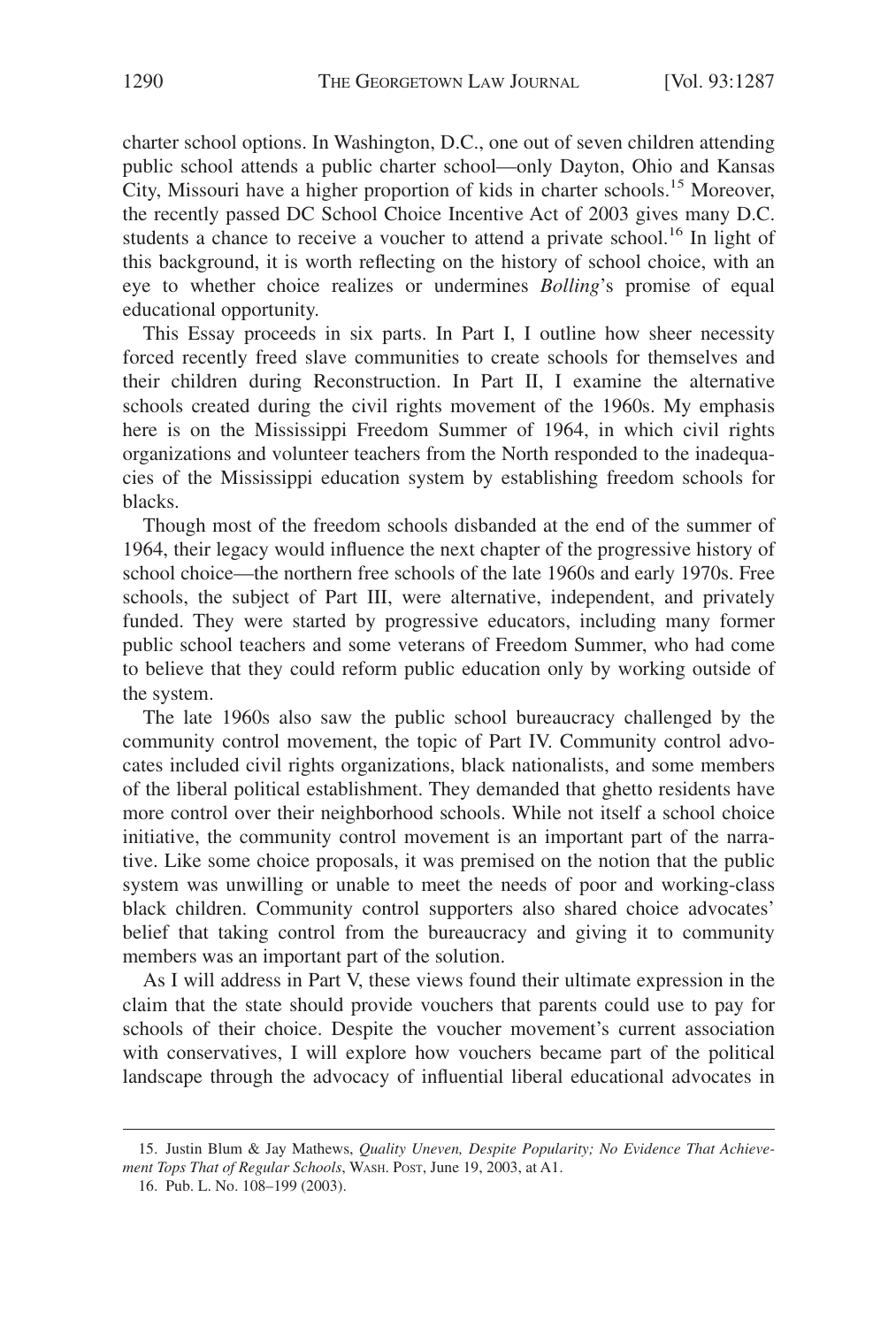the late 1960s. These progressives outlined a vision of school vouchers that was clearly motivated by integrationist and equity concerns—the same impulses that had led to *Brown* and *Bolling.*

Finally, in Part VI, I will sketch out some of the implications of this history. In particular, I will argue that a close attention to the history of school choice suggests that while today's voucher proposals will not likely further a robust version of the *Brown/Bolling* promise of racial justice, it is possible to imagine a progressive vision of vouchers that would.

#### I. RECONSTRUCTION

To fully understand the scope of the black community's commitment to school choice, it is necessary to begin by discussing a time before the term "school choice" even existed. After the Civil War, there were no schools for blacks in the South. In response, the Freedman's Bureau, along with a variety of northern benevolent associations, organized schools for recently freed slaves in the states of the former Confederacy. However, their school-building efforts did not proceed at the same pace across the South. As this Part will explore, blacks responded to the absence of sustained government support by assuming responsibility for building schools themselves. $17$ 

Before proceeding further I want to offer a word of caution about the extent of my claim. I do not mean to say that the schools built by blacks during Reconstruction were all schools of choice in the way that we think of that term today. Immediately after the Civil War there was no functioning governmentrun school system for blacks, so unless the black community built schools, there would be none. As we shall see, however, even after the government began to assume the responsibility of building and supporting schools, some blacks continued to prefer the independent black schools outside of the government system. My principal suggestion here is that this effort to construct schools was an important pre-cursor to the school choice movement, because here we see the beginning of what would become a recurrent practice—when the state did not provide schools, or if it provided inadequate ones, some blacks and their white allies would try to build their own.

While the desire for education pre-dated Emancipation,<sup>18</sup> the years following

<sup>17.</sup> There is a substantial historical literature on the topic of black school-building efforts during Reconstruction. For discussions of the role that northern teachers played in the education of southern blacks after the Civil War, see RONALD BUTCHART, NORTHERN SCHOOLS, SOUTHERN BLACKS, AND RECON-STRUCTION: FREEDMEN'S EDUCATION, 1862–1875 (1980); JACQUELINE JONES, SOLDIERS OF LIGHT AND LOVE: NORTHERN TEACHERS AND GEORGIA BLACKS, 1865–1873 84 (1980); ROBERT C. MORRIS, READING, 'RITING, AND RECONSTRUCTION: THE EDUCATION OF FREEDMEN IN THE SOUTH, 1861–1870 (1976). For histories emphasizing the efforts by freedpeople themselves to develop schools, see JAMES ANDERSON, THE EDUCATION OF BLACKS IN THE SOUTH, 1860–1935 (1988) and Herbert Gutman, *Schools for Freedom: The Post-Emancipation Origins of Afro-American Education*, *in* POWER AND CULTURE: ESSAYS ON THE AMERICAN WORKING CLASS 260–97 (Ira Berlin ed., 1987).

<sup>18.</sup> Gutman, *supra* note 17, at 261–68 (describing secret schools established during slavery and the Civil War).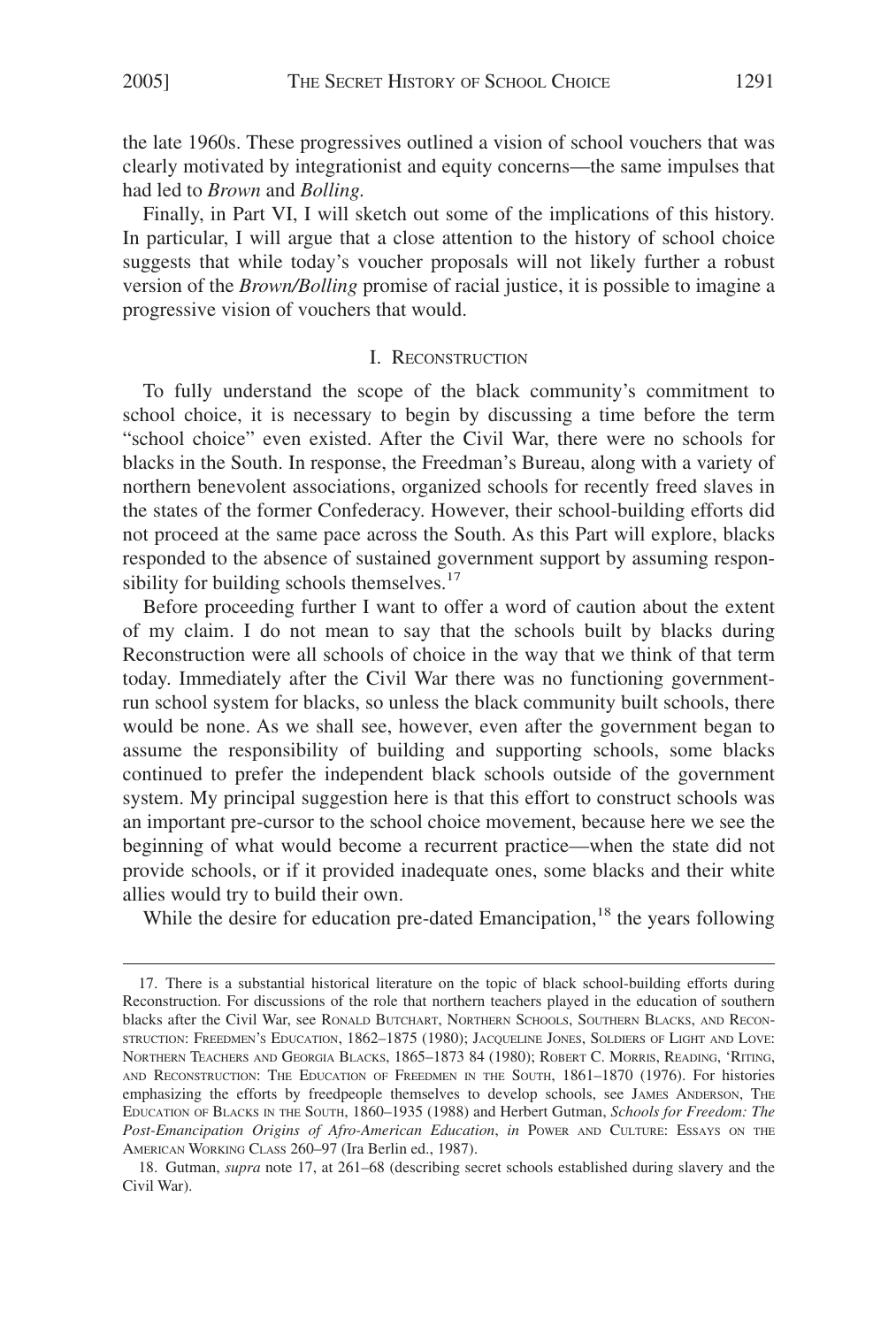the Civil War provided the first sustained opportunity for Southern blacks to act on their needs. The results, according to observers at the time, were fairly dramatic. In the fall of 1865, John W. Alvord, superintendent of Education for the Freedman's Bureau, toured the South. He was surprised at what he saw:

A cellar, a shed, a private room, perhaps an old school-house, is the place . . . and in the midst of a group of thirty or forty children, an old negro in spectacles, or two or three young men surrounded by a hundred or more, themselves only in the rudiments of a spelling-book, and yet with a passion to teach what they *do* know; or a colored woman, who as a family servant had some privileges, and with a woman's compassion for her race—*these* are the institutions and agencies.19

The desire for education that Alvord and others witnessed led to a variety of specific strategies on the part of Southern blacks. Attendees at black state political conventions throughout the South demanded that their states establish a state-financed education system.<sup>20</sup> In other cases, black laborers negotiated labor contracts that included "education clauses" requiring their employers to provide schools.<sup>21</sup> But perhaps the area of greatest sustained initiative came as blacks throughout the South began building schools for themselves and their children.

In state after state, in the absence of a formal education system, blacks began to build schools and hire teachers. Historian Herbert Gutman found that in the fall of 1866, at least half of the schools in Arkansas,<sup>22</sup> Florida, Georgia,<sup>23</sup>

<sup>19.</sup> Gutman, *supra* note 17, at 270 (citing *Schools Taught by Freedmen; Correspondence of Rev. Mr. Alvord*, FREEDMAN'S J., Vol. II, No. 2, Feb. 1866); *see also id.* at 270 (quoting unnamed observer of black schools in Virginia: "I never before imagined it possible for an uneducated class to have such zeal of earnestness for schools and books . . . "); W.E.B. DUBOIS, BLACK RECONSTRUCTION IN AMERICA 641–42 (1935) (quoting Booker T. Washington: "Few people who were not right in the midst of the scenes can form any exact idea of the intense desire which the people of my race showed for education. It was a whole race trying to go to school. Few were too young, and none too old, to make the attempt to learn.").

<sup>20.</sup> *See* Heather A. D. Williams, Self Taught: The Role of African Americans in Educating the Freepeople, 1861–1871. 167–93 (2002) (unpublished dissertation on file with author); *see also* ANDER-SON, *supra* note 17, at 18–19 (describing black efforts to include the right to a free public education in southern state constitutions).

<sup>21.</sup> ANDERSON, *supra* 17, at 21. *See also* Williams, *supra* note 20, at 389.

<sup>22.</sup> Arkansas blacks established the first free schools in Little Rock in 1865. The community paid tuition for a time, then formed an educational association through which teacher salaries were paid and schools were made free. DUBOIS, *supra* note 19, at 658. Even after the Freedmen's Bureau became active in Arkansas, blacks continued to build schoolhouses and furnished as much as thirty-three percent of the cost of instruction. *Id.*

<sup>23.</sup> In Savannah, Georgia, by the end of 1865, African Americans had opened schools for 500 students and provided \$1000 in funding for teacher salaries. *Id.* at 645. Twenty-eight schools existed in Savannah in 1866, and the black *Loyal Georgian* reported that sixteen of them were "under the control of an Educational Board of Colored Men, taught by colored teachers, and sustained by the freed people." *Id.* Statewide, by 1867, almost 250 schools had opened in Georgia; ninety-six were supported by the freedmen, and freedmen owned fifty-seven of the school buildings. *Id.*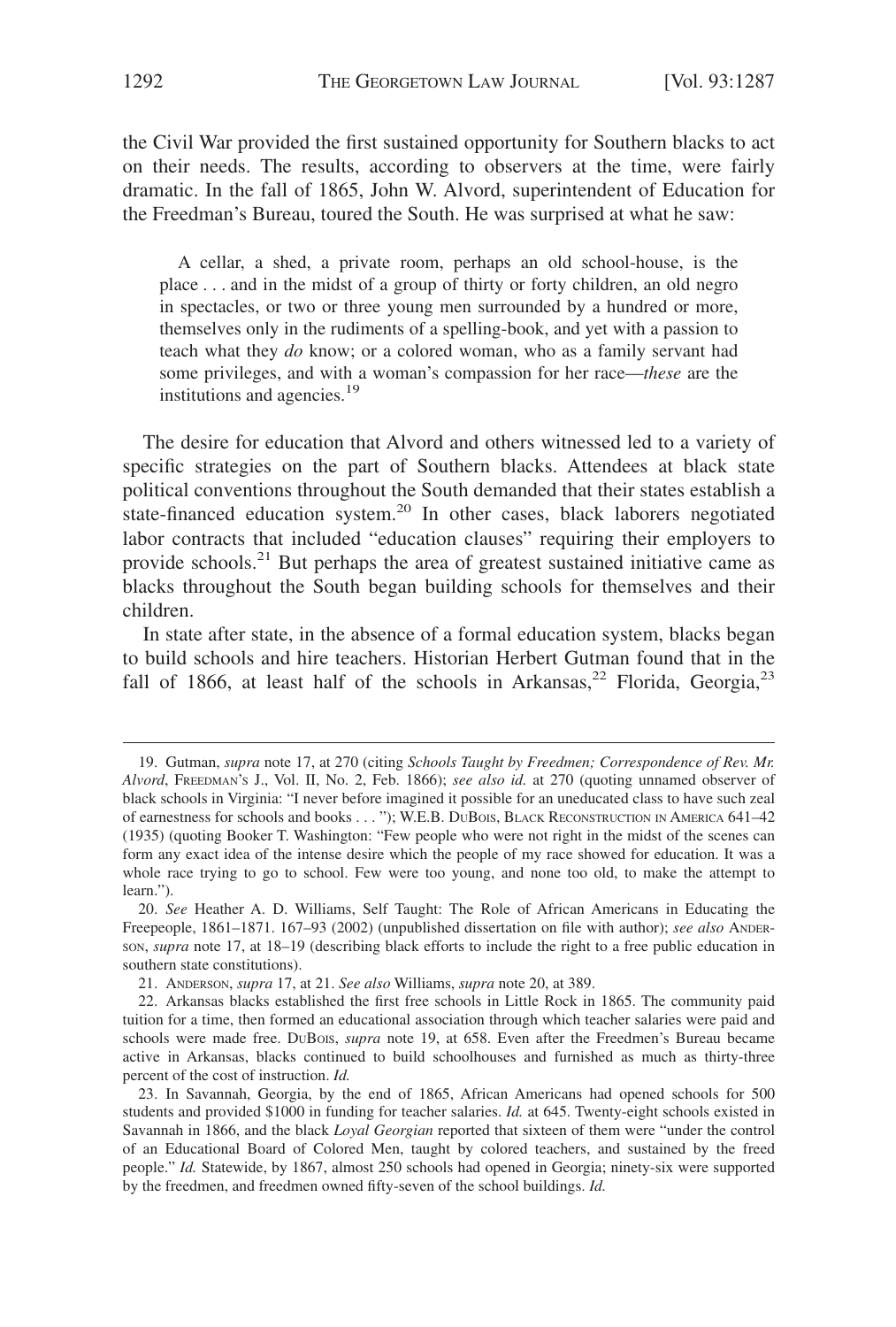Kentucky, Louisiana,<sup>24</sup> Maryland, and Texas<sup>25</sup> were sustained by blacks.<sup>26</sup> In Alabama, the Carolinas, Tennessee, and Virginia, $27$  blacks supported twentyfive to forty-nine percent of the schools.<sup>28</sup> These efforts initially surprised Freedman's Bureau agents who surveyed the region shortly after the Civil War expecting to find no functioning schools for blacks.<sup>29</sup>

In this initial era of black school-building we begin to see some of the themes that I will return to throughout this Essay. Among them is the central role that churches played in supporting these early schools. Classes were held wherever space was available, including "abandoned warehouses, billiards rooms, or, in New Orleans and Savannah, former slave markets."30 But independent black churches, themselves emerging as new institutions after the war, played an especially important role in the school-building process, most often by providing space for classes.<sup>31</sup> In addition, many churches sponsored "Sabbath schools," which "operated mainly in the evenings and on weekends [to provide] basic literacy instruction."32 The schools were common across the South in former slave communities immediately after the war. In 1868, John Alvord described the scope of Sabbath schools in North Carolina: "In all the cities of the State, in most of the smaller towns, and in many of the rural districts, Sabbath schools are established and well conducted."<sup>33</sup> In 1869 Alvord's agents identified "1,512"

26. Gutman, *supra* note 17, at 293–95.

<sup>24.</sup> The history of black school development in Louisiana was somewhat unique. Because of its antebellum free black and creole community, New Orleans free blacks had known schools before the Civil War, and built schools at an especially rapid pace after emancipation. Gutman, *supra* note 17, at 280–85. Even after the War, however, a minority of New Orleans schools continued admissions policies that admitted only light-skinned students or those whose families were from a better "social condition." *Id.* at 285. *See also* Nathan Wiley, *Education of the Colored Population of Louisiana*, 33 HARPER'S NEW MONTHLY MAG. 244, 246–48 (July, 1866) (describing private schools for coloreds in antebellum New Orleans and Baton Rouge).

<sup>25.</sup> In Texas, by the end of 1866, the National Superintendent of Bureau Schools reported that of the Texas schools in operation, groups of freedmen owned the buildings for nineteen while the Bureau itself provided only five. James M. Smallwood, *Early 'Freedom Schools': Black Self-Help and Education in Reconstruction,* 41 NEGRO HIST. BULL. 790, 790 (1978). This trend would continue—by 1870 there were sixty-six schools that regularly reported to the Freedmen's Bureau. Of those, the black community sustained thirty-four wholly, and twenty-seven in part. *Id.*

<sup>27.</sup> In 1861 in Hampton, Virginia, Mary Peake—the daughter of a free black mother and an English father—established the first school for blacks, before the arrival of Northern teachers. ERIC FONER, RECONSTRUCTION: AMERICA'S UNFINISHED REVOLUTION, 1863–1877 97 (1988). In Richmond, less than a month after Union troops occupied the city, over 1,000 black children and seventy-five adults attended schools established by Richmond's black churches and the American Missionary Association. *Id.*

<sup>28.</sup> *Id.*

<sup>29.</sup> *Id*. (describing Freedmen's Bureau official's surprise at arriving in rural areas of the South and discovering classes organized by blacks already meeting in churches, basements, or private homes); DUBOIS, *supra* note 19, at 647 ("The Freedmen's Bureau found many schools for freedmen already in existence maintained by tax commissioners, by Negroes, and by the army.").

<sup>30.</sup> FONER, *supra* note 27, at 97.

<sup>31.</sup> Smallwood, *supra* note 25, at 791; Gutman, *supra* note 17, at 278, 286.

<sup>32.</sup> ANDERSON, *supra* note 17, at 12.

<sup>33.</sup> *Id.* at 13.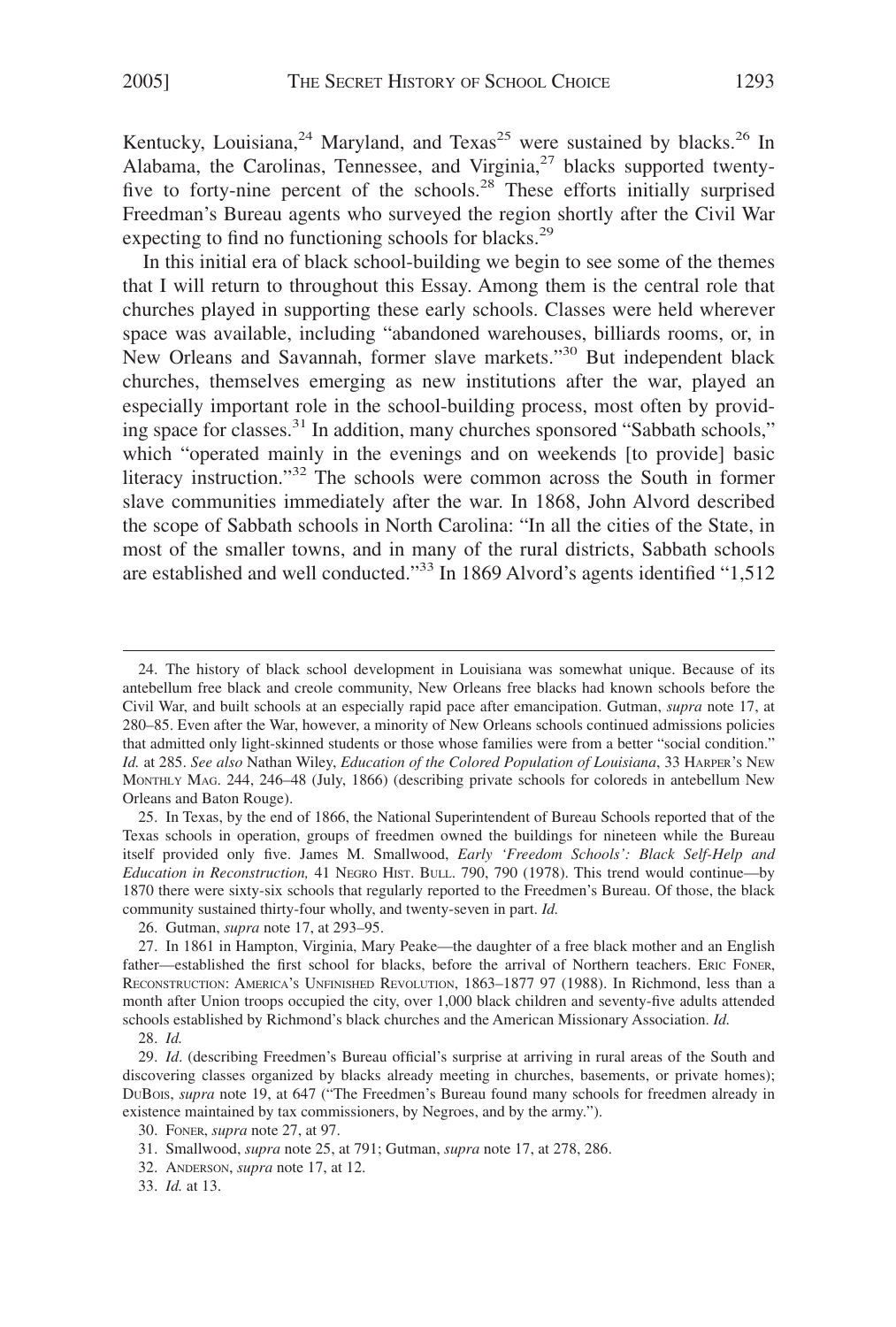Sabbath schools, with 6,146 teachers and 107,109 pupils."<sup>34</sup> Black churches were not alone in supporting education for freed people; northern white missionary organizations, including the American Missionary Association (AMA), were tremendous supporters of Southern black schools.<sup>35</sup>

Though the support of Northern whites, especially missionaries, would prove essential to maintaining black schools, the white presence sometimes conflicted with the freed people's desire to sustain schools for themselves and their children. Here too we see a precursor to twentieth century disputes over who would control the education of black children. One source of tension between Southern blacks and northern missionaries arose from the paternalistic and often racist attitudes that were held by even well-meaning whites of the era. For example, S.W. Magill, who led the AMA's educational work in Savannah, Georgia, thought little of the local association of black clergy. "However good men [they] might be," said Magill of the ministers, "they know nothing about education"; managing schools required "more head than these colored people yet have."<sup>36</sup>

For their part, some Southern blacks who had started schools did not wish to lose control of the institutions they had built. As one white missionary teacher reported from the South,

[Ex-slaves] 'have a natural praiseworthy pride in keeping their educational institutions in their own hands. There is jealousy of the superintendence of the white man in this matter. What they desire is assistance without control.' The values of self-help and self-determination underlay the ex-slaves' educational movement.<sup>37</sup>

Disputes over who controlled the schools were accompanied by differences of opinion among parents regarding where to educate their children. Over time the Freedman's Bureau, Northern benevolent associations, and state governments, would eventually fund the majority of schools for blacks in the South.<sup>38</sup> Yet, in the clearest example of nineteenth-century black "school choice," some blacks continued building private schools even after the Freedman's Bureau

<sup>34.</sup> *Id.* The *Weekly Freedman's Press*, a paper published in Austin, Texas by blacks and for blacks, explicitly linked the educative function of schools and churches: "the colored people have just come out of slavery into the full blaze of freedom, and like all free-men who wish to keep their freedom, they must educate themselves; the schoolhouse and the church walk hand in hand . . . ." Williams, *supra* note 20, at 160 (quoting WEEKLY FREEDMAN'S PRESS*,* July 18, 1868, at 1).

<sup>35.</sup> *Id.* at 196–200.

<sup>36.</sup> Gutman, *supra* note 17, at 290.

<sup>37.</sup> ANDERSON, *supra* note 17, at 5. *See also* JONES, *supra* note 17, at 84 ("[N]orthern teachers in Georgia were 'taken aback to discover that some blacks preferred to teach in and operate their own schools without the benefit of northern largesse.'"). Even in AMA-run schools black parents sometimes disagreed with school officials about whether black parents or the AMA should decide who taught black children. Williams, *supra* note 20, at 200–04.

<sup>38.</sup> FONER, *supra* note 27, at 97.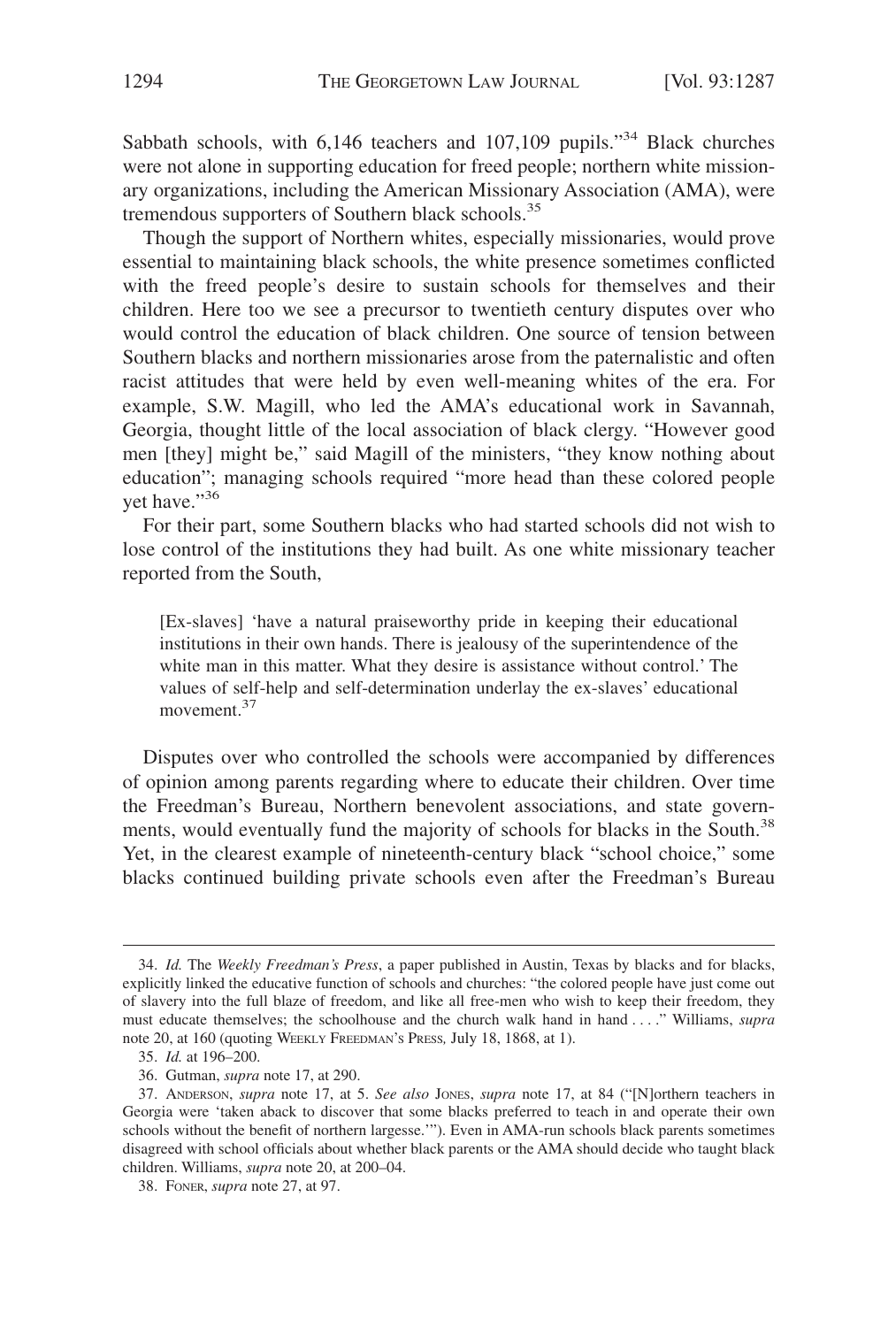opened publicly supported schools.39 In 1867, the *Freedman*'*s Record* complained about blacks who continued to send their children to black-run independent schools rather than the Northern-dominated, white-run schools.<sup>40</sup>

Despite the energy surrounding their establishment, many of the Reconstruction-era schools eventually closed. The schools failed for a variety of reasons, including the difficulty impoverished Southern blacks faced in sustaining the schools themselves, the decline in interest of white philanthropic supporters, and the federal government's reduced enthusiasm for assisting Southern blacks after Reconstruction.<sup>41</sup> Of special importance was the hostility of some elements of the Southern white population to black schooling.<sup>42</sup> As a result, the percentage of black children who attended school actually declined between 1880 and 1900.<sup>43</sup> Nonetheless, the black school-building movement of the Reconstruction era had a significant positive impact on overall black educational attainment. For example, from 1860 to 1880 the southern black illiteracy rate fell from ninety-five percent to seventy percent.<sup>44</sup>

#### II. FREEDOM SCHOOLS AND FREEDOM SUMMER

Almost eighty years after Reconstruction, the South underwent another racial

43. ANDERSON, *supra* note 17, at 23. In 1917, the federal government published a two volume survey entitled *Negro Education*. U.S. BUREAU OF EDUC., NEGRO EDUCATION: A STUDY OF THE PRIVATE AND HIGHER SCHOOLS FOR COLORED PEOPLE IN THE UNITED STATES (1917). The survey documented the leading role that black and white churches, foundations and other private organizations continued to play in educating Southern blacks, even fifty years after the end of the Civil War. Most schools were still privately maintained. *Id.* at 115. The report played an important contribution in highlighting the terrible state of black schools, For example, it demonstrated that there were only sixty-four public high schools for blacks in all of the Southern states. *Id.* at 42. Nor was funding equal: in majority black counties, the per capita expenditure for white schools was six to ten times that for black schools. *Id.* at 7. Yet, despite its benefits, the report also did great harm. The report criticized education efforts aimed at preparing blacks for college and argued instead that they should be prepared for their preordained roles as manual laborers, farmers, and craftsmen. *See* DIANE RAVITCH, LEFT BACK: A CENTURY OF FAILED SCHOOL REFORMS 107–12 (2002) (criticizing this aspect of the federal government report).

44. ANDERSON, *supra* note 17, at 31. Furthermore, despite the fact that many black schools closed after Reconstruction, black school building efforts in the South continued throughout the Jim Crow era. NEIL R. MCMILLEN, DARK JOURNEY: BLACK MISSISSIPPIANS IN THE AGE OF JIM CROW 79–80 (1989).

<sup>39.</sup> ANDERSON, *supra* note 17, at 10.

<sup>40.</sup> *Id.* at 12.

<sup>41.</sup> Gutman, *supra* note 17, at 297.

<sup>42.</sup> For descriptions of some of the violent white resistance to black schooling, see *id.* at 274, 281, 287, and Williams, *supra* note 20, at 390, 413–18. For a discussion of some of the non-violent forms of opposition, see Gutman, *supra* note 17, at 274, 281–82. In part, this violence aimed at deterring blacks from building and attending schools (and deterring whites from teaching or supporting those same schools), is a chapter in the larger story of post-Civil War white opposition to Reconstruction and black equality. *See* Forman, *supra* note 3, at 914–34 (generally discussing the Ku Klux Klan and related violence of this era). Educational historians have cited a variety of reasons to explain violence related to schooling in particular. Notably, some planters relied on black child labor and could not afford to lose the workers to the classroom, *see* ANDERSON, *supra* note 17, at 23, and education threatened the black labor pool by aiding geographic mobility. *See* Williams, *supra* note 20, at 390. An especially interesting case occurred in Mississippi, where powerful elements of the population opposed *any* universal education, not just for blacks. *Id.* at 409.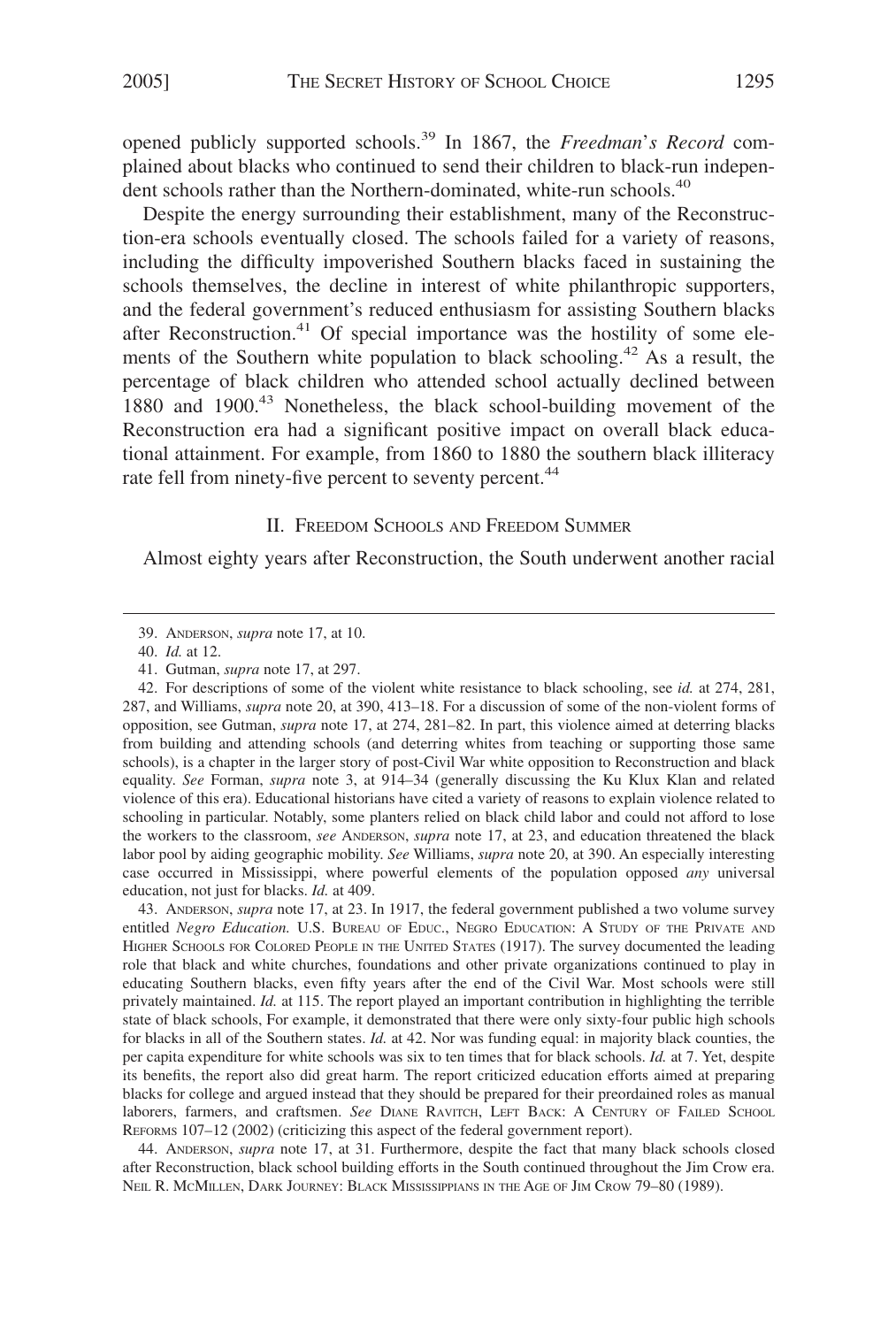revolution. The civil rights movement, like the Reconstruction governments, sought to overturn a deep-seated system of racial subordination, and as it had during Reconstruction, schooling would figure prominently in the struggle. Of particular importance were the Mississippi freedom schools of 1964. In these schools, civil rights workers from SNCC (Student Non-Violent Coordinating Committee) and CORE (Congress of Racial Equality) worked with volunteers to set up an alternative summer school system. The summer volunteers, many white and from elite northern universities, tried to educate Mississippi blacks about history, civics, politics, and the means by which they could change society. Beyond the freedom schools' well known contribution to the racial justice struggle, I would suggest that they were important in another, less often recognized way. Just as blacks during Reconstruction refused to accept the absence of schools, the freedom schools movement refused to accept the inadequacy of schools. By building separate schools and openly repudiating the establishment system, the freedom schools movement laid a foundation for later progressive school choice proposals.

The Mississippi freedom schools had their roots in other educational protest movements of the era. In the early 1960s, northern civil rights workers organized day- and week-long boycotts against the segregated schools in the north. During the walkouts, the groups set up alternative schools, often housed in churches.45 These schools, established in cities including Boston, Chicago, New York, and Cleveland, had multiple aims: (1) to raise academic achievement for black children, (2) to dramatize the inadequacy of the existing public schools, and (3) to develop racial pride by teaching subjects that organizers believed the traditional curriculum ignored. These included black history and literature, and the values embodied by the civil rights movement.<sup>46</sup> Teachers in these schools were not typically credentialed. They instead saw their work as broader than education; for most it was a part of the larger racial justice struggle. $47$ 

In addition to these northern precedents, the freedom schools also reflected the legacy of "Nonviolent High," an alternative school that SNCC established in McComb, Mississippi in 1961. Nonviolent High had been SNCC's response to the local high school principal's refusal to allow students to participate in

<sup>45.</sup> Carleton Mabee, *Freedom Schools, North and South*, THE REPORTER, Sept. 10, 1964, at 30.

<sup>46.</sup> Mabee, *supra* note 45, at 30. *See also* Daniel Hinman-Smith, Does the Word Freedom Have a Meaning?: The Mississippi Freedom Schools, the Berkley Free Speech Movement, and the Search For Freedom Through Education 42–50 (1993) (unpublished Ph.D dissertation, U. N. C. at Chapel Hill, on file with the author) (describing freedom schools in Chicago and Boston); MY SOUL IS A WITNESS: A CHRONOLOGY OF THE CIVIL RIGHTS ERA 1954–1965 185 (1999) (describing freedom schools in New Jersey and Chicago).

<sup>47.</sup> CLARENCE TAYLOR, KNOCKING AT OUR OWN DOOR: MILTON A. GALAMISON AND THE STRUGGLE TO INTEGRATE NEW YORK CITY SCHOOLS 135 (1997) ("Schools were redefined, not as stifling conventional classrooms, operated by an untouchable central body, but as places where children were cared for by dedicated professionals and nonprofessionals willing to sacrifice their time.").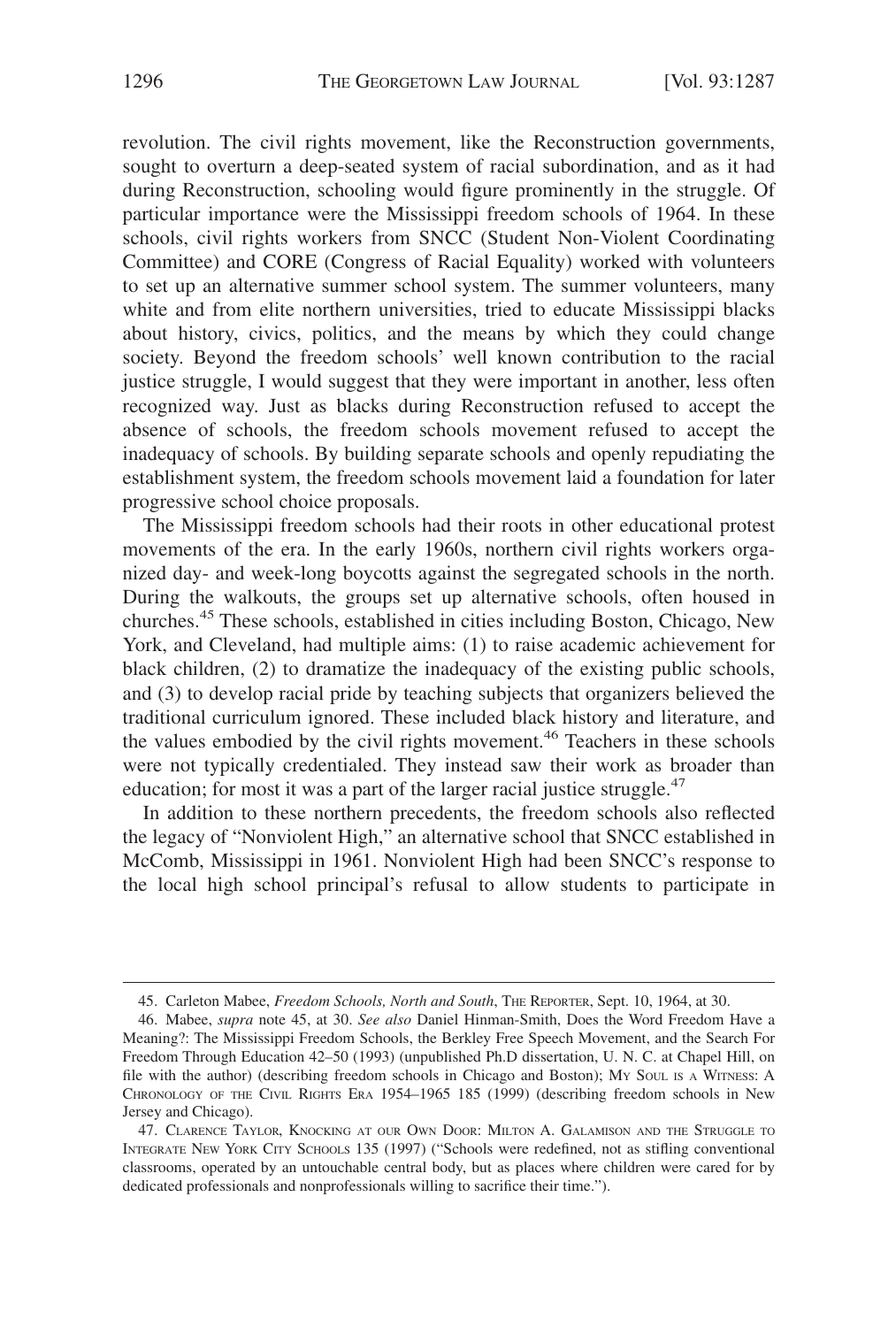protest activity.48

The idea for freedom schools came from Charlie Cobb, a SNCC worker who believed the summer project would improve educational opportunities for Mississippi blacks.49 Cobb portrayed black classrooms in Mississippi as autocratic and intellectually stultifying places that emphasized rote memorization and discouraged critical thinking.<sup>50</sup> Fannie Lou Hamer and other civil rights workers criticized the public school establishment, including black teachers, for not doing enough to challenge black subordination in schools and society.<sup>51</sup> In order to change the state, Cobb said, SNCC must create "our own institutions to replace the old, unjust, decadent ones which make up the existing power structure. Education in Mississippi is an institution which must be reconstructed from the ground up."<sup>52</sup>

To make the freedom schools a reality in many parts of Mississippi, local black residents had to build schools themselves, as they had during Reconstruction. In Harmony, Mississippi, for example, a group of forty residents cleaned and refurbished a run-down building and turned it into a usable school.<sup>53</sup> As an overt challenge to the state system, it is unsurprising that efforts to establish freedom schools were met with great hostility by many local school officials. Shortly after the Harmony school opened, the sheriff and school superintendent declared the building county property and prohibited its use as a freedom school. Undeterred, local residents and freedom school volunteers worked together to build another school. Volunteer Elizabeth Sutherland described the process:

The men (and some of us when we have time) work on the building up to 10 hours a day with a 100 [degree] sun beating down and the humidity so high one's clothing becomes soaking wet after only a few minutes work. The building is guarded at night because these people, after having had their homes shot into and having a couple of crosses burned in the middle of their community during the last few months, do not intend to have all their hard work go up in flames right away.<sup>54</sup>

50. *Id.* at 5.

53. Hinman-Smith, *supra* note 46, at 78.

54. ELIZABETH SUTHERLAND, LETTERS FROM MISSISSIPPI 115 (1965). *See also* LEN HOLT, THE SUMMER THAT DIDN'T END: THE STORY OF THE MISSISSIPPI CIVIL RIGHTS PROJECT OF 1964 100-01 (1965)

<sup>48.</sup> Daniel Perlstein, *Teaching Freedom: SNCC and the Creation of the Mississippi Freedom Schools*, 30 HIST. EDUC. Q. 297, 300–01 (1990); JAMES FORMAN, THE MAKING OF BLACK REVOLUTIONARIES 231–32 (1972). Bob Moses described the classroom at Nonviolent High: "We had about fifty to seventy-five kids in a large room trying to break them down with the elements of algebra and geometry, and even a little French, a little history. I think Dean taught physics and chemistry, and McDew took charge of history, and I did something with math." HINMAN-SMITH, *supra* note 46, at 22.

<sup>49.</sup> Charles Payne, Education for Activism: Mississippi's Freedom Schools in the 1960s 4 (1997) (unpublished paper on file with author).

<sup>51.</sup> Hinman-Smith, *supra* note 46, at 132–33.

<sup>52.</sup> George W. Chilcoat & Jerry A. Ligon, *We Talk Here. This is a School for Talking. Participatory Democracy from the Classroom out into the Community: How Discussion was Used in the Mississippi Freedom Schools*, 28 CURRICULUM INQUIRY 165, 171 (1998).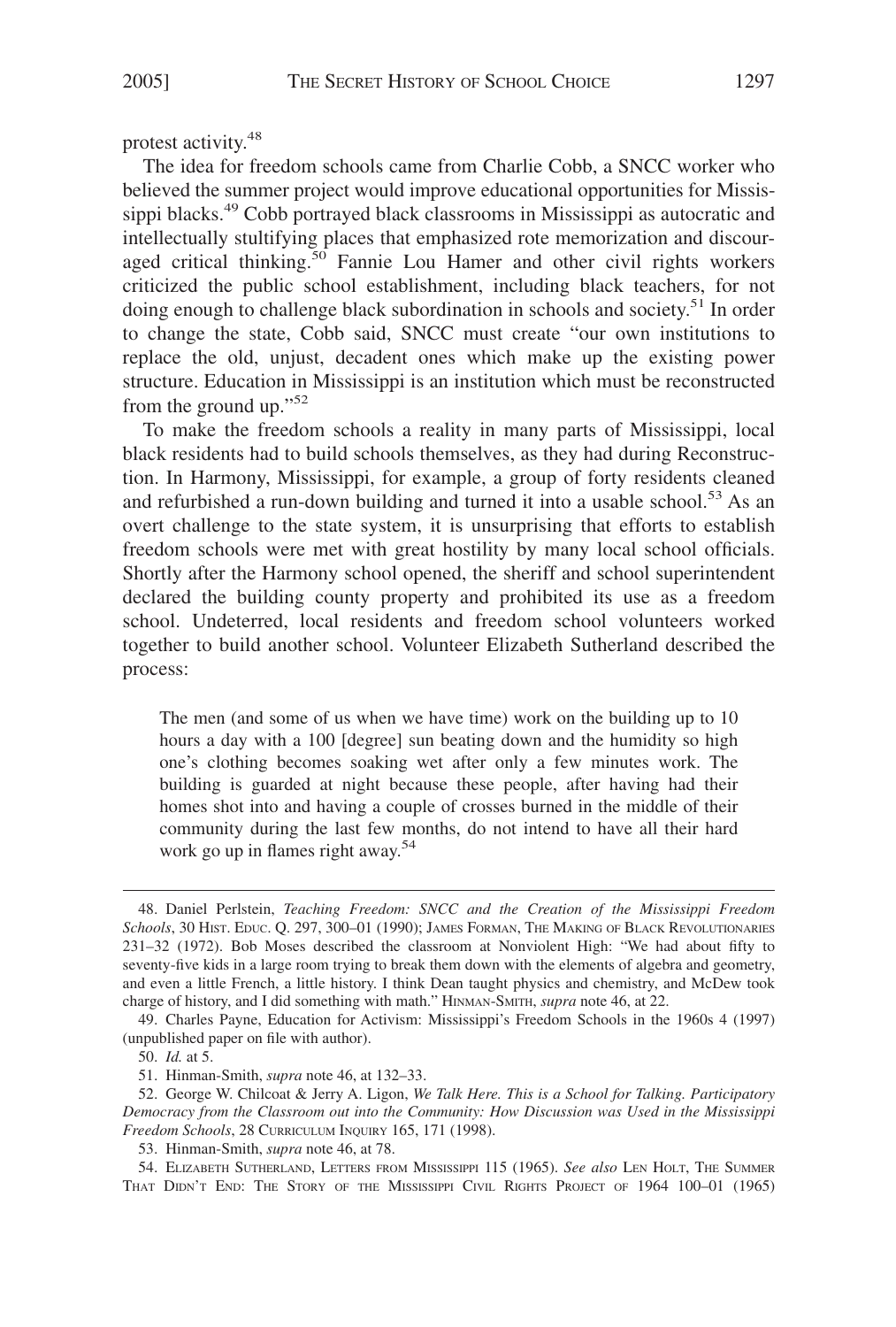As could be expected given their origins, the freedom schools differed from the typical Mississippi public school. Cobb thought the theme of the schools should be "the student as a force for social change in Mississippi," and encouraging the students to ask hard questions was the first step towards that goal.55 The organizers made their pedagogical goals explicit in an instructional handout titled "Notes on Teaching in Mississippi" sent to all of the volunteer teachers before the summer. The handout stated:

*This is the situation*: You will be teaching young people who have lived in Mississippi all their lives. That means that they have been deprived of decent education, from the first grade through high school. It means that they have been denied free expression and free thought. Most of all—it means that they have been denied the right to question. The purpose of the freedom schools is to help them begin to question.<sup>56</sup>

The curriculum had three core components: case studies covering topics such as the Holocaust and the Mississippi judicial system,<sup>57</sup> a "Guide to Negro History" that covered the nineteenth and twentieth centuries,<sup>58</sup> and a citizenship curriculum.59

The teaching style was designed to sharply contrast with the teacher-centered model familiar in Mississippi. As one volunteer who taught in Jackson ob-

- 55. Hinman-Smith, *supra* note 46, at 14.
- 56. Chilcoat & Ligon, *supra* note 52, at 172.
- 57. Perlstein, *supra* note 48, at 310.
- 58. *Id.* at 310–11.
- 59. The citizenship curriculum was divided into seven units:
	- 1. Comparison of the student's reality with that of others (the way the students live and the way others live).
	- 2. North to Freedom? (The Negro in the North).
	- 3. Examining the apparent reality (the 'better lives' that whites live).
	- 4. Introducing the *Power Structure.*
	- 5. The poor Negro and the poor white.
	- 6. Material things versus soul things.
	- 7. The Movement.

Interwoven into these units were six questions that teachers were expected to return to periodically:

- 1. Why are we (teachers and students) in freedom school?
- 2. What is the Freedom Movement?
- 3. What alternatives does the Freedom Movement offer us?
- 4. What does the majority culture have that we want?
- 5. What does the majority culture have that we don't want?
- 6. What do we have that we want to keep?

HOLT, *supra* note 54, at 112–13. For a further discussion of the citizenship curriculum in action in one classroom, see Florence Howe, *Mississippi's Freedom Schools: The Politics of Education*, 35 HARV. EDUC. REV. 160, 166–71 (1965).

<sup>(</sup>describing Mississippi legislation making it illegal to teach in a school that had not been licensed by the county superintendent of education); Luke Kabat, *My Friend in Mississippi*, THE NEW REPUBLIC, May 29, 1965, at 18 (describing hostility of black principal of Meridian, Mississippi high school towards the freedom school).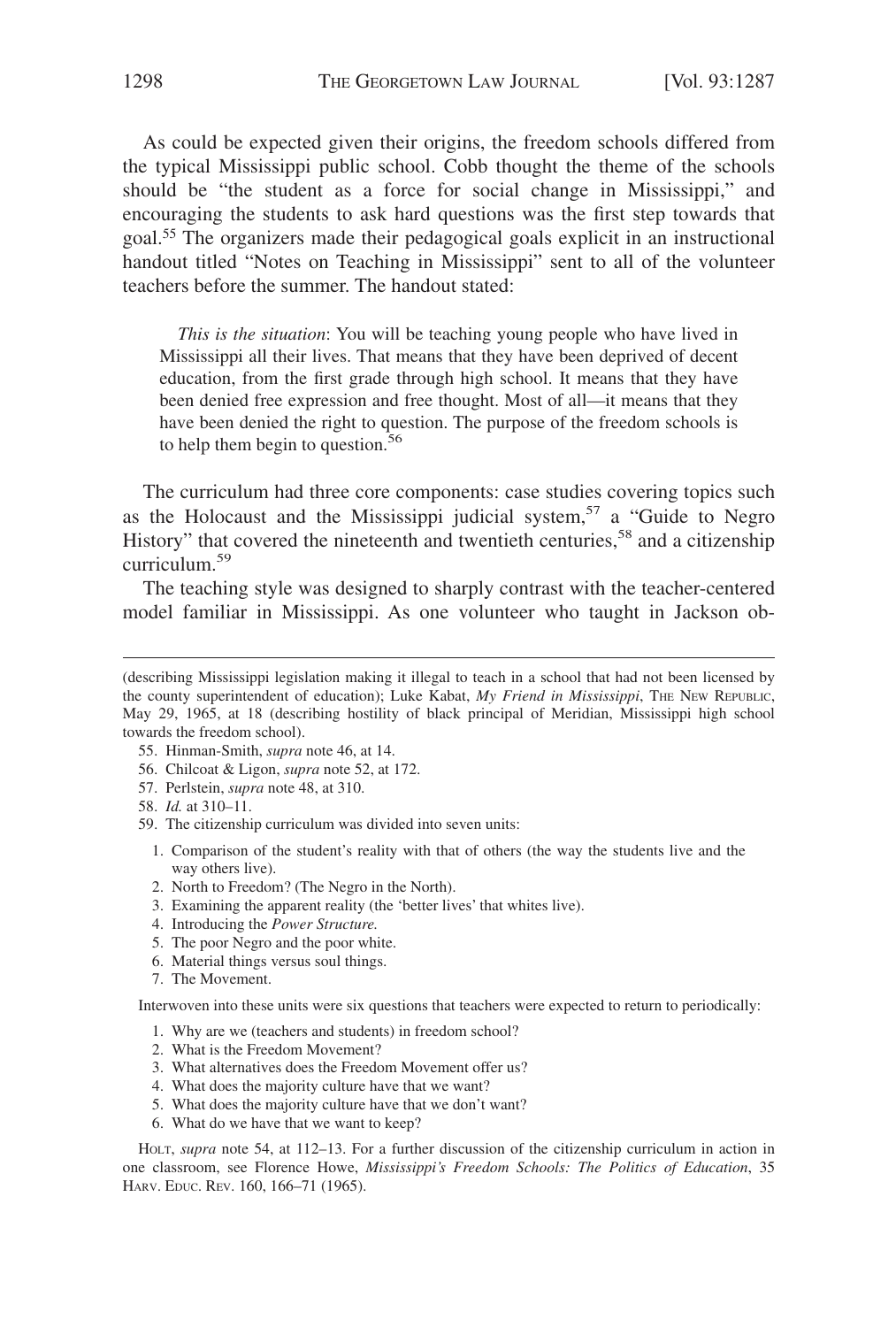served, "the teacher is not to be an omnipotent, autocratic dictator, a substitute for the domineering parent or the paternalistic state. He is not to stand before rows of students, simply pouring pre-digested, pre-censored information into their brains."60 Instead, students typically sat in circles and were encouraged to share their opinions.<sup>61</sup> Most of the freedom school teachers welcomed this approach as few were teachers by training and many had been involved in political activities before coming to Mississippi.<sup>62</sup>

Black schools in Mississippi rarely offered subjects such as drama, art, foreign languages, or college preparatory classes.<sup>63</sup> In response, freedom schools stressed these subjects. French was an especially popular choice—an observer in one classroom reported watching students end a lesson by singing "We Shall Overcome" in French.<sup>64</sup> Freedom schools also emphasized cultural events, such as films, concerts, and performances,<sup>65</sup> while some published newspapers.<sup>66</sup> Because educational experience was not meant to be limited to the schoolroom, "teachers and students were 'agents of change' in Mississippi. [Teachers] moved from the classroom into the streets and back again to our books. The education of that summer changed lives, revolutionized people."<sup>67</sup>

By the end of the summer of 1964 more than 2,000 students had attended 41 freedom schools throughout Mississippi.<sup>68</sup> Though some freedom schools continued to operate, most closed their doors for good once the summer ended.<sup>69</sup> But despite their short life span, the freedom schools were a "provocative suggestion that an entire school system can be created in any community outside the

<sup>60.</sup> Howe, *supra* note 59, at 162.

<sup>61.</sup> *Id.* at 161, 171. Another teacher explained the teaching style in this way: '[I]n Freedom School . . . how we taught was just to ask questions. We didn't have a political doctrine or ideology that we were trying to impose on the students, but simply asking them why or what is the problem. Then, how are you going to solve it?" Perlstein, *supra* note 48, at 319.

<sup>62.</sup> Chilcoat & Ligon, *supra* note 52, at 178. "A SNCC report on the volunteer teachers stated, 'The teachers are young—college students and youthful teachers—and relatively inexperienced, but they are enthusiastic, experimental, and politically sophisticated. Most importantly, there is a sense of purpose.'" *Id. See also* O.P. Walters, *Their Text is a Civil Rights Primer*, N.Y. TIMES MAG., Dec. 20, 1964, at 10 ("The idea is to teach Negro Mississippians to take themselves seriously, to articulate their ambitions, and their discontents—in short, to instill political awareness.").

<sup>63.</sup> Payne, *supra* note 49, at 6–7.

<sup>64.</sup> HOLT, *supra* note 54, at 111. *See also* Perlstein, *supra* note 48, at 318.

<sup>65.</sup> Perlstein, *supra* note 48, at 318; Hinman-Smith, *supra* note 46, at 92; Howe, *supra* note 59, at 166–67; George W. Chilcoat & Jerry A. Ligon*, We Will Teach What Democracy Really Means by Living Democratically Within Our Own Schools: Lessons from the Personal Experience of Teachers Who Taught in the Mississippi Freedom Schools*, 11 EDUC. & CULTURE 24, 33 (1995).

<sup>66.</sup> George W. Chilcoat & Jerry A. Ligon, *Helping to Make Democracy a Living Reality: The Curriculum Conference of the Mississippi Freedom Schools*, 15 J. CURRICULUM & SUPERVISION 43, 61 (1999).

<sup>67.</sup> Florence Howe, *Mississippi's Freedom Schools, in* MYTHS OF COEDUCATION; SELECTED ESSAYS 1964–1983 52 (1984). Not every teacher was as satisfied as Howe. Some complained, for example, about the students' level of enthusiasm for the material. Hinman-Smith, *supra* note 46, at 84.

<sup>68.</sup> Chilcoat & Ligon, *supra* note 66, at 65.

<sup>69.</sup> Perlstein, *supra* note 48, at 321–23.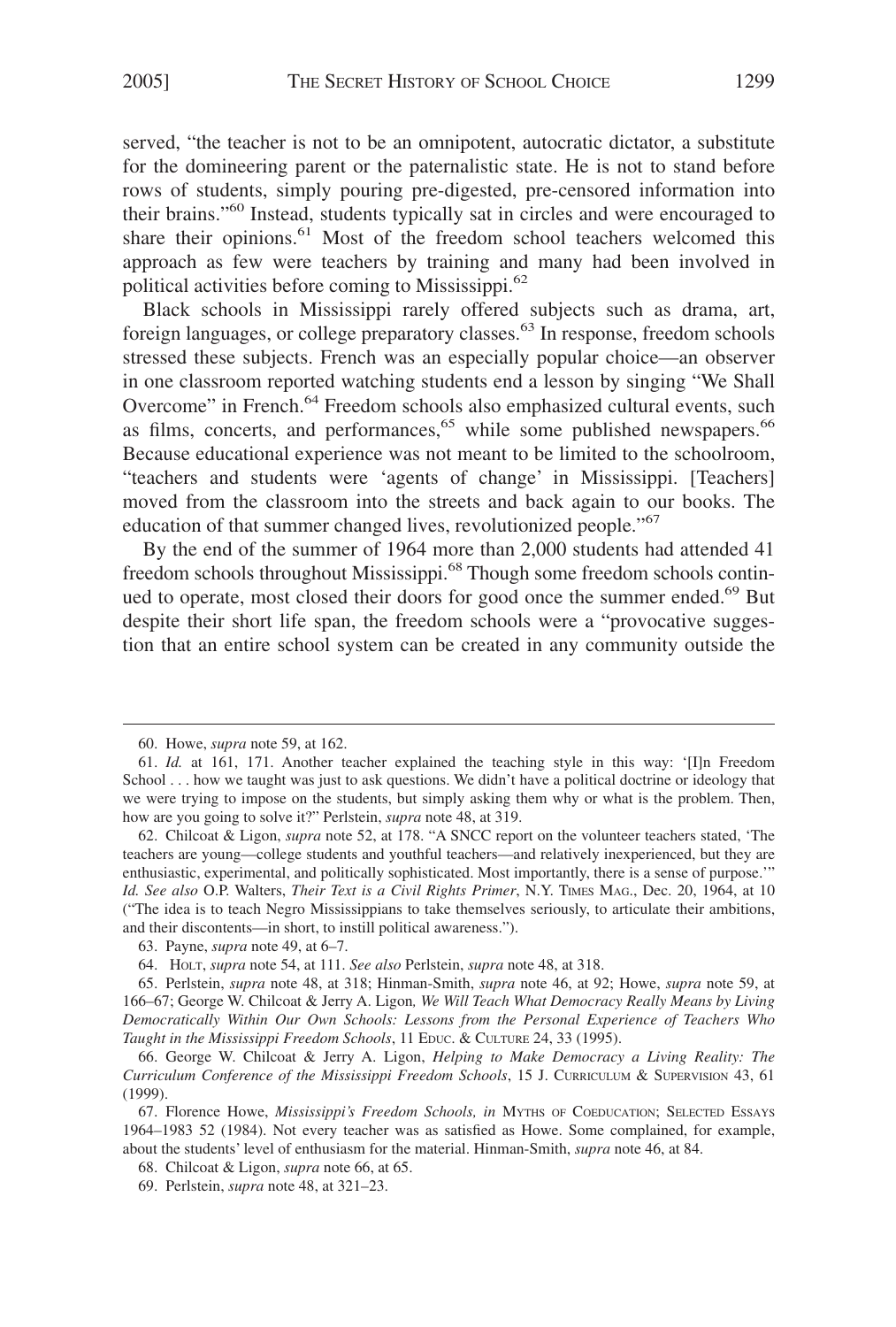official order, and critical of its suppositions."70 This challenge would next be taken up by the free schools movement.

## III. THE FREE SCHOOLS MOVEMENT

While freedom schools were a summer phenomenon, they would help give rise to a group of schools that operated year-round, mostly in the North, and which shared many of their basic assumptions. These were the free schools, which came into being during the late 1960s and early 1970s and constitute the next chapter in the history of progressive school choice. Free schools as an institution had a rapid rise and fall. Beginning in 1967 or thereabouts, somewhere between 400 and 800 such schools opened around the country; most had shut down by the mid-1970s.<sup>71</sup> But during their ascendancy, free schools were a direct challenge by left-leaning reformers and progressive educators to the existing educational establishment. Moreover, although the connection between the two is not typically made, free schools in many respects resemble some of today's charter schools.

Free schools were grounded in the political and cultural turmoil of the  $1960s<sup>72</sup>$  As the name implies, some of the free schools' founders had spent time in the civil rights movement and the Mississippi freedom schools. There, many were first exposed to the civil rights movement's critique of the public education system. Freedom Summer also allowed them to institutionalize their desire for change: they saw that starting and working in schools was a way in which they could contribute to racial justice. Finally, Freedom Summer gave them access to a specific pedagogical approach—teaching by encouraging students to ask hard questions—that many would adopt for use in the free schools.<sup>73</sup>

There were differences among the curricula of free schools, and these sometimes correlated with race. For example, contemporary observers noted that free schools in the black community "are characterized by considerably more structure and more concern with directly teaching traditional skills than are the typical free schools."74 Jonathan Kozol was especially attentive to this issue, attacking "rich white kids" who had benefited from rigorous, sequential instruction of hard skills, but who were "determined that poor kids should make clay

<sup>70.</sup> Howard Zinn, *Schools in Context: The Mississippi Idea*, THE NATION, Nov. 23, 1964, at 371, 374–75. *See also* Hinman-Smith, *supra* note 46, at 119–20 (other freedom summer teachers "linked the Freedom Schools to a broad indictment of American education").

<sup>71.</sup> RON MILLER, FREE SCHOOLS, FREE PEOPLE: EDUCATION AND DEMOCRACY AFTER THE 1960S 3–4, 109–10, 121–22 (2002).

<sup>72.</sup> Because free schools were typically tiny, unaffiliated and decentralized, it is difficult to provide a unifying definition of the movement. Nonetheless, an examination of the various free schools reveals many similarities in their ideologies and programs. One scholar who has drawn the connection between free schools and charter schools is Lisa Stulberg. *See* Lisa M. Stulberg, *What History Offers Progressive Choice Scholarship*, *in* THE FUNDAMENTAL PROMISE OF CHARTER SCHOOLS, *supra* note 11, at 24–28.

<sup>73.</sup> MILLER, *supra* note 71, at 20–23, 116.

<sup>74.</sup> ALLEN GRAUBARD, FREE THE CHILDREN: RADICAL REFORM AND THE FREE SCHOOL MOVEMENT 40 (1972).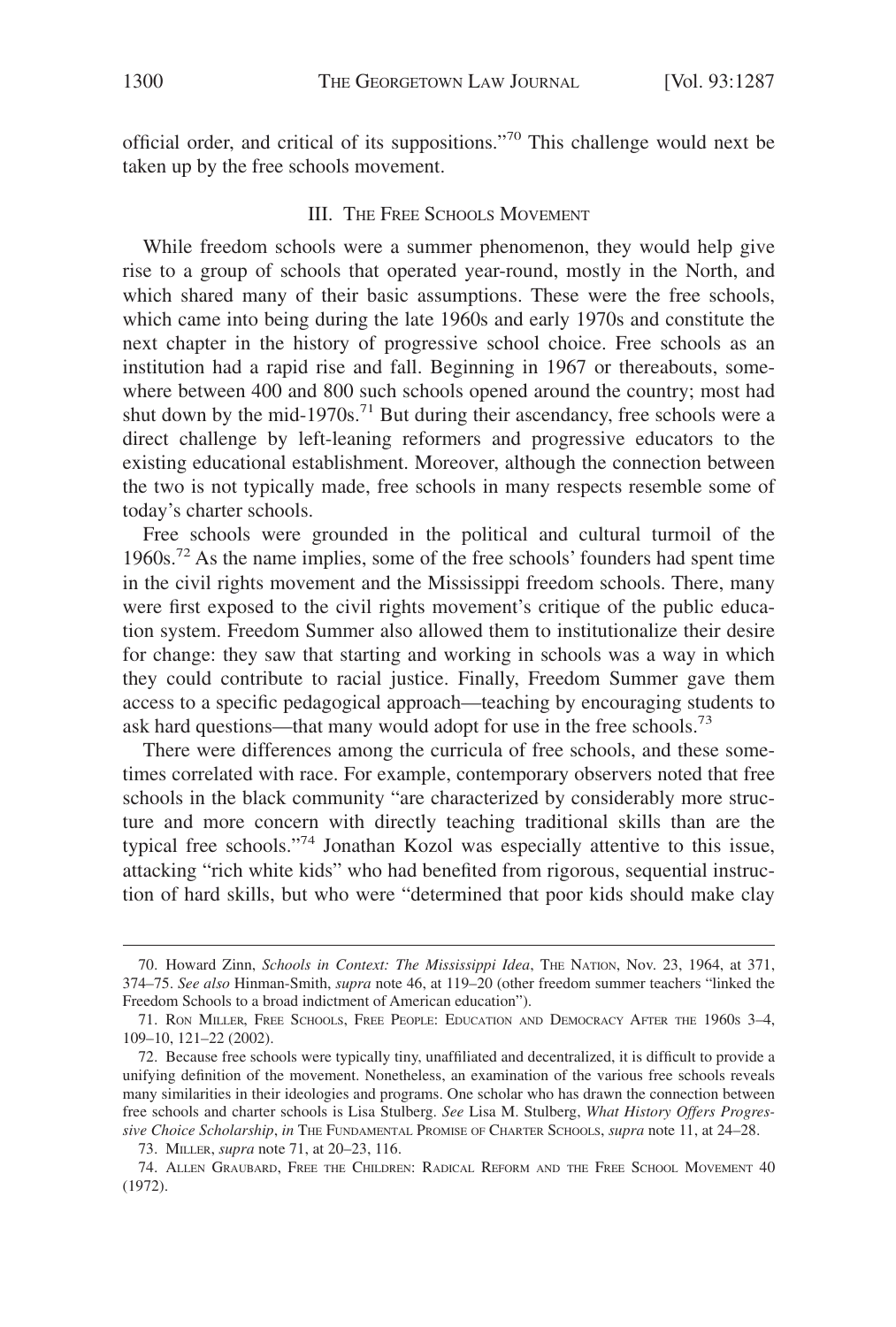vases, weave Indian headbands, play with Polaroid cameras, climb over geodesic domes."<sup>75</sup> Kozol argued that urban free schools must teach hard skills because that was what poor parents wanted and their children needed.<sup>76</sup> Other observers noted that race and class sometimes influenced parents' reasons for seeking alternative schools. While white parents might bring their children to free schools because they "believe in freedom for self-expression or letting the child develop his own interests," black parents seek free schools "because their children are not learning in the public schools, are turning sullen and rebellious by the age of eight, and are dropping out in droves."<sup>77</sup>

Despite pedagogical differences, many free schools shared a loosely defined, evolving curriculum that focused on the issues of the day, including race, civil rights, Vietnam, and women's liberation.78 Because many of the teachers were political activists, the schools themselves were often overtly political, and school buildings were frequently used for antiwar and other progressive activities.79 The schools in the black community tended to pay special attention to black history, which many teachers felt had been ignored in public schools. For example, New Community School in Oakland had a Black Studies Department, whose chair wrote at the time that "the emphasis on Black Experience is necessitated by the fact... [that] the problems that confront Black People are different from problems that confront whites, because of the history of political and social oppression of Blacks."<sup>80</sup> As had the freedom schools, the free schools typically emphasized self-expression, including the arts, poetry, music, and drama.<sup>81</sup> And like Reconstruction schools and freedom schools, free schools often were housed in churches.

Free schools also were grounded in the left's critique of bureaucracy that marked the 1960s. In today's educational debates, when many members of the progressive and civil rights communities defend the public school system against challenges from the right, it is easy to forget that in the 1960s it was the left that attacked the bureaucracy. When student activists like Berkeley's Mario Savio proclaimed that "we have come up against what may emerge as the greatest problem of our nation—depersonalized, unresponsive bureaucracy,"82

<sup>75.</sup> JONATHAN KOZOL, ALTERNATIVE SCHOOLS:AGUIDE FOR PARENTS AND EDUCATORS 40–41 (1982) (first published in 1972 under the title FREE SCHOOLS).

<sup>76.</sup> *Id.* at 40. ("It is a bitter pill for many young white people to accept, but in a large number of cases those rewards and skills and areas of expertise many of us consider rotten and corrupt and hopelessly contaminated remain attractive, and in certain situations, irresistible to poor people.")

<sup>77.</sup> Bonnie Barrett Stretch, *The Rise of the Free School*, SATURDAY REV., June 20, 1970, at 90.

<sup>78.</sup> MILLER, *supra* note 71, at 118.

<sup>79.</sup> *See* GRAUBARD, *supra* note 74, at 265. In addition, many of the activists saw their participation in the free schools as part of the larger movement. MILLER, *supra* note 71, at 29. *See also* Charles Lawrence, The Poor Still Pay More: Charters, Vouchers, EMOs and the Illusion of Choice 13 (unpublished paper on file with author) ("We were part of a larger movement that included the fight for jobs, a living wage, voting rights, welfare rights, and adequate housing.").

<sup>80.</sup> GRAUBARD, *supra* note 74, at 58.

<sup>81.</sup> MILLER, *supra* note 71, at 118.

<sup>82.</sup> MILLER, *supra* note 71, at 27.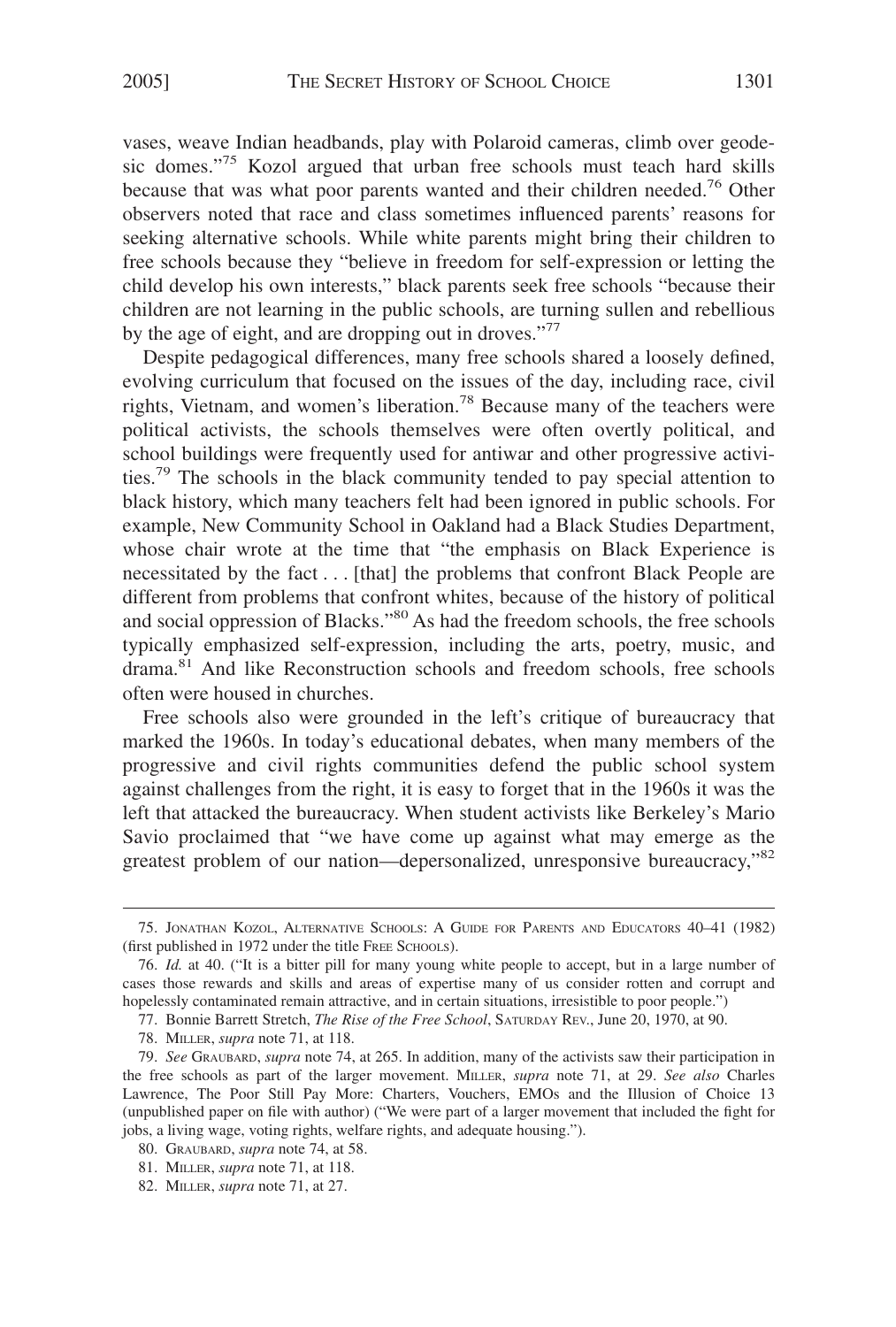he captured a sentiment that was at the core of the free school philosophy. Many free schoolers were heavily influenced by educator Paul Goodman, who argued that "corporate and bureaucratic societies, whether ruled by priests, mandarins, generals, or business managers, have always tended to diminish the importance of personal needs and human feeling, in the interest of abstractions and systematic necessities."83 In this view, the public school bureaucracy was incapable of creating caring, intimate learning environments. The answer, argued educator John Holt, was to create "a society of much smaller scale institutions," including smaller, decentralized schools.<sup>84</sup>

These free schoolers believed the new small schools had to be outside the public system because the system was damaging children and too often unwilling to reform.85 Holt argued that individual teachers who thought otherwise were making a mistake because when a school is "unwilling to change, immovable, a teacher who works there will not only be wasting his time, but in spite of his good intentions, will, as much as anyone else in the school, be doing more harm than good to his students."<sup>86</sup> Given the system's obvious intransigence, said Holt, teachers who continued on the quixotic mission of reforming from within, "seem to me to make a stronger commitment to the system than to the children."87

Other radical educators echoed Holt. For example, Jonathan Kozol, who helped found the New School for Children in Boston, distinguished independent free schools from alternative schools that were closely affiliated with the public system. Kozol argued that "no matter how inventive or passionate," schools linked to the public school bureaucracy were still "a basic extension of the ideology of public school. They cannot, for reasons of immediate operation, finance, and survival, raise serious doubts about the indoctrinational and custodial function of the public education apparatus."88 The Summerhill Society *Bulletin*, one of the many newsletters connecting free school advocates, agreed: "the existing structure is too unresponsive, the existing structure is too big and unwieldy to allow for widespread *basic* change . . . . No, the opening of small antiauthoritarian schools, the maintenance of parallel institutions, still seems the

86. JOHN HOLT, WHAT DO I DO MONDAY? 299 (1970).

<sup>83.</sup> PAUL GOODMAN, PEOPLE OR PERSONNEL: DECENTRALIZING AND THE MIXED SYSTEM 264 (1968); Goodman's other important works include GROWING UP ABSURD (1960) and COMPULSORY MISEDUCATION (1964).

<sup>84.</sup> MILLER, *supra* note 71, at 85. *See also* JONATHAN KOZOL, *supra* note 75, at 25 (free schools must be "outside the public education apparatus" and "as small, 'decentralized,' and 'localized' as we can manage."). The free schoolers' appeal for smaller schools remains one of the movement's most enduring legacies. Leading proponents of small schools today include MEIER, *supra* note 2; ELIOT LEVINE, ONE KID AT A TIME: BIG LESSONS FROM A SMALL SCHOOL (2002) (discussing the Met Schools of Providence, Rhode Island); WILLIAM AYERS, ET AL., A SIMPLE JUSTICE: THE CHALLENGE OF SMALL SCHOOLS (2000).

<sup>85.</sup> GRAUBARD, *supra* note 74, at 40, 44–45.

<sup>87.</sup> *Id.*

<sup>88.</sup> KOZOL, *supra* note 75, at 23.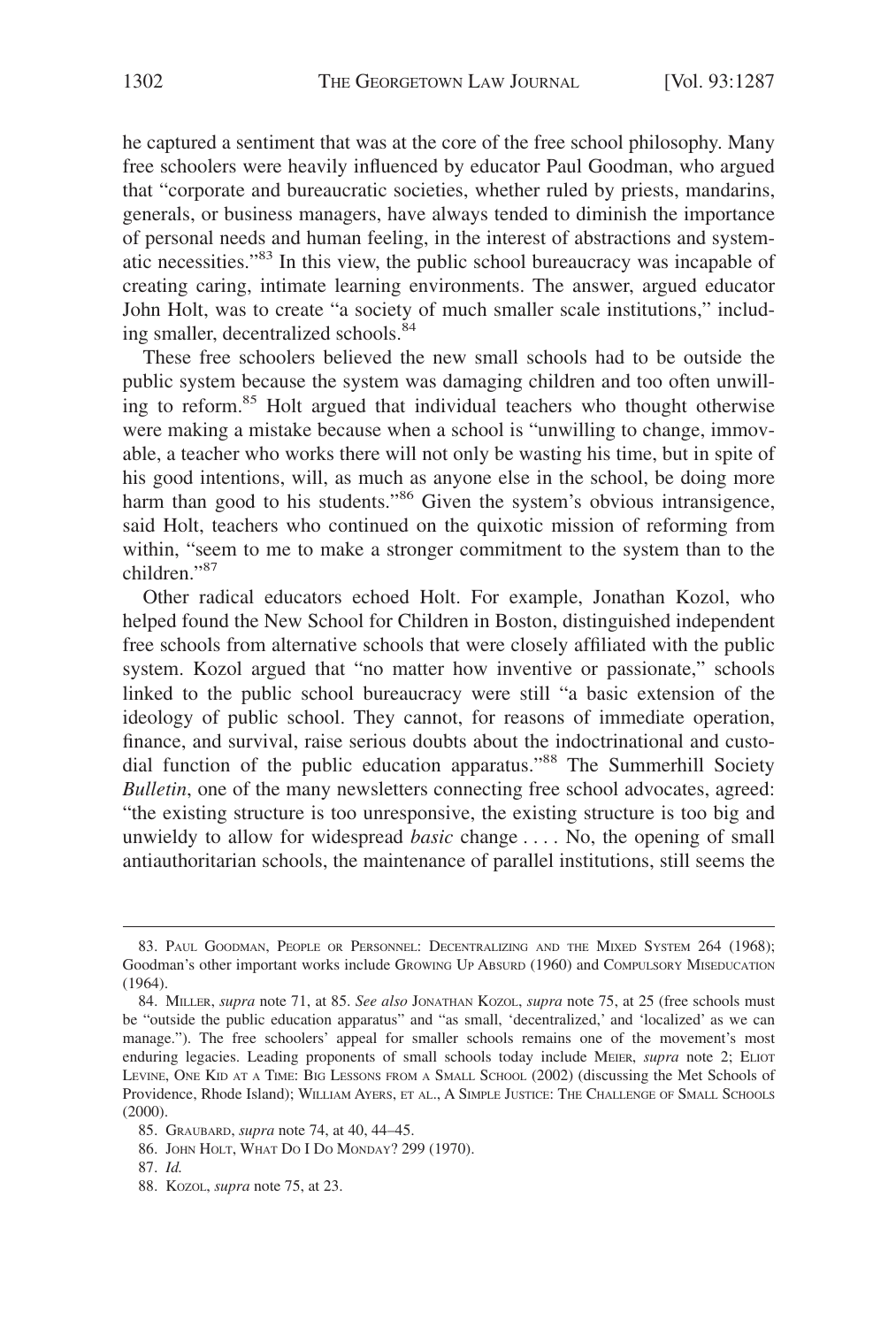best way for Summerhillians."89

Consistent with this vision, most free schools were not only small in size: $90$ they replaced governance by impenetrable bureaucracy with participatory democracy. One free school participant defined the free school as "a place which responds directly to the individual needs of the community which composes it  $\dots$   $\cdot$ <sup>91</sup>. At the extreme were schools that gave all students, even the youngest child, an equal vote with the adults.<sup>92</sup> But even the less radical schools sought to involve students, staff, and parents in a consensus-driven, deliberative decisionmaking process.<sup>93</sup> Moreover, many free schools rejected other values and structures that they associated with the bureaucratic public school establishment, including grading, age-grouping, homework, standardized tests, teachercontrolled classroom discussions, and traditional systems of discipline and punishment.<sup>94</sup>

Though all free school activists were self-consciously outside of the public system, some hoped to influence it by example.<sup>95</sup> Charles Lawrence described his urban free school in Boston as "a vanguard for public education, a model for how public schools might look. Our goal was not to do away with public schools and establish a privately run system for the poor  $\dots$ ."<sup>96</sup> In the same vein, a teacher from a mainly black free school in St. Louis explained its founding philosophy:

The school's controlling board of people from the neighborhood was thought of as the nucleus of a well-organized, confident, and experienced parent group that could demand to influence significantly the schools in our community and who could move from their experience to demand that the public School Board begin to make the kinds of changes necessary to provide high quality education for *all* children in the city.<sup>97</sup>

Other free school founders believed that creating independent schools was an end in itself and objected to using children as instruments of reform. As one free school teacher argued, "the only really relevant political fact is that we have 48 young people who are no longer in the system's schools—that in itself is the

<sup>89.</sup> MILLER, *supra* note 71, at 150 (emphasis in original).

<sup>90.</sup> The average size of a free school was thirty-three students. GRABAUD, *supra* note 74, at 41.

<sup>91.</sup> MILLER, *supra* note 71, at 43. Related to the question of school governance is that of building a sense of community in the school, especially between and among teachers and students. While all free schools viewed such community building as central to their mission, schools took various approaches to achieving it. LEN SOLO, ALTERNATIVE, INNOVATIVE AND TRADITIONAL SCHOOLS: SOME PERSONAL VIEWS 195–218 (1980).

<sup>92.</sup> MILLER, *supra* note 71, at 53.

<sup>93.</sup> MILLER, *supra* note 71, at 69–70.

<sup>94.</sup> For a review of how different free schools approached questions of grading and evaluation, see SOLO, *supra* note 91, at 115–64.

<sup>95.</sup> GRAUBARD, *supra* note 74, at 130.

<sup>96.</sup> Lawrence, *supra* note 79, at 13.

<sup>97.</sup> GRAUBARD, *supra* note 74, at 275.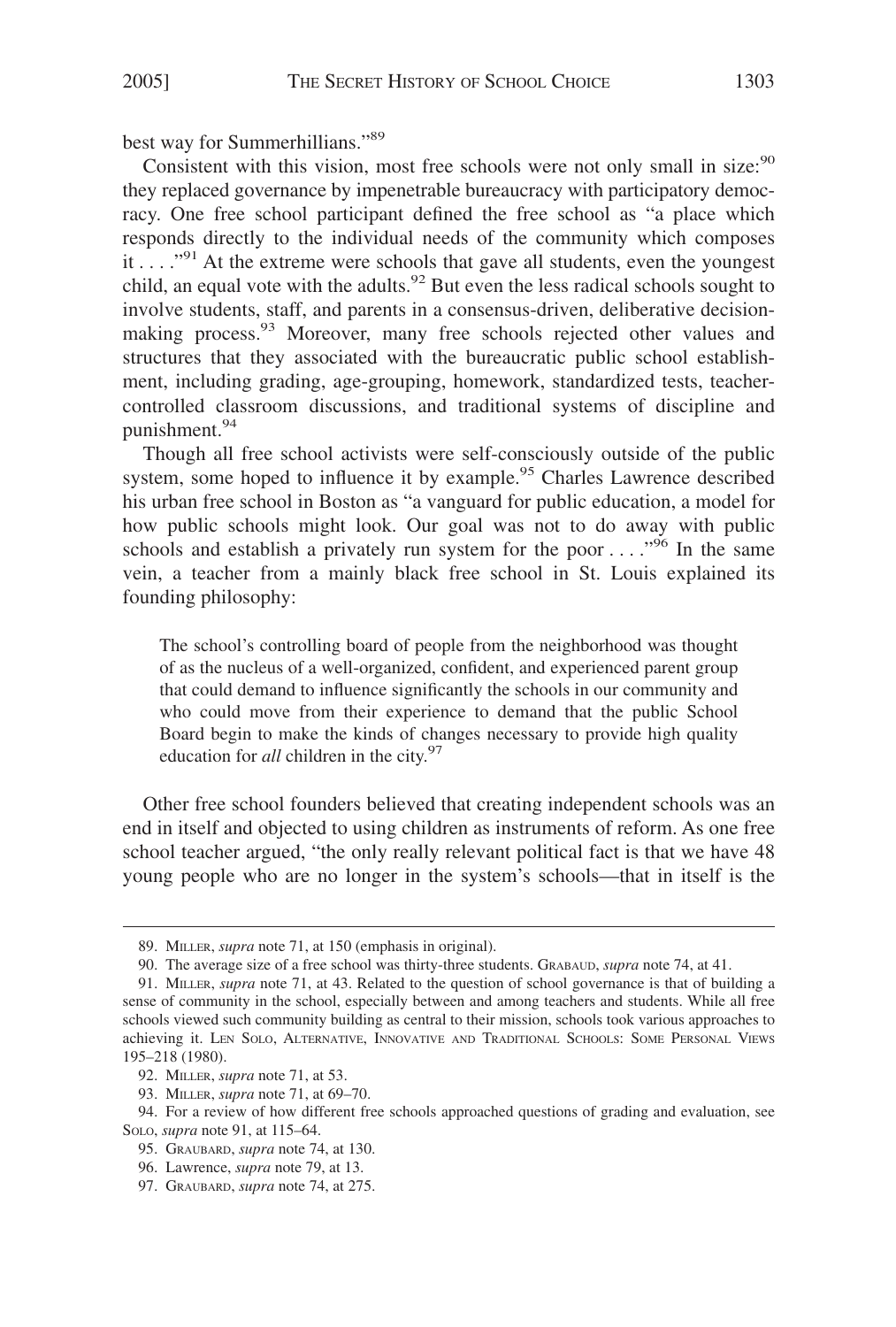most radical revolutionary thing we can do."<sup>98</sup>

Despite their idealistic beginnings, the free schools disappeared as quickly as they emerged, with many closing only a year or two after opening.<sup>99</sup> This decline is partly attributable to inadequate resources and a lack of outside support. As one observer noted at the time, free schools "charge little or no tuition, are frequently held together by spit and string, and run mainly on the energy and excitement of people who have set out to do their own thing."<sup>100</sup> Without public funding, the schools were forced to rely on a few wealthy backers and foundations.<sup>101</sup> Meanwhile, teachers and staff worked for paltry sums. Explained one:

How do I survive? I found a nice landlord who doesn't bug me about the rent. I dip into my savings, and get my parents and friends to invite me to dinner—often. Then, there are food stamps, of course. Mostly we rely on each other for moral support and help over the really rough places.<sup>102</sup>

Obviously, neither the teachers nor the schools were likely to long survive using these strategies. To make matters worse, because free schools were perceived as threats by many in the public system, fledgling free schools often faced hostility from various community and public officials.<sup>103</sup>

Some of the free schools' problems were internal. The same ideological impulses that led to the creation of the schools posed challenges to their survival. As one foundation report on Oakland's New Community School noted, "'institution building' is often an unwelcome concept to the young and rebellious staff and students who are naturally attracted to an alternative school. There is a strong feeling for the transitory and even the apocalyptic in the youth ethic."104 Similarly, in rejecting conventional forms of governance in favor of participatory democracy, some of the schools quickly became unmanageable or fell apart due to staff factionalism.<sup>105</sup>

Notwithstanding their short life span, free schools had a significant impact on

102. Stretch, *supra* note 77, at 78.

103. GRAUBARD, *supra* note 74, at 125–30, 132. Local officials opposed to free schools often used the municipal building codes as a weapon against free schools. KOZOL, *supra* note 75, at 32 ("The building codes, so blatantly and tragically ignored in cases of old, collapsing, rat-infested tenement houses owned by landlords who have friends within the city's legal apparatus, are viciously and selectively enforced to try and keep the Free School people out of business.").

104. GRAUBARD, *supra* note 74, at 101.

105. MILLER, *supra* note 71, at 125–26. In addition, some free schools failed because they were simply no good at educating children. Free school advocate Len Solo, for example, called some free schools "positively pernicious places." SOLO, *supra* note 91, at 53.

<sup>98.</sup> GRAUBARD, *supra* note 74, at 273.

<sup>99.</sup> MILLER, *supra* note 71, at 124.

<sup>100.</sup> Stretch, *supra* note 77, at 76.

<sup>101.</sup> *See* KOZOL, *supra* note 75, at 87–88 (outlining strategies by which free schools could obtain foundation support); Stretch, *supra* note 77, at 77 (citing foundation grants and private donations); William Nelson, *The Storefront School: A Vehicle for Change*, 3 J. NEGRO EDUC. 248, 250 (1971) (citing Rockefeller Foundation support).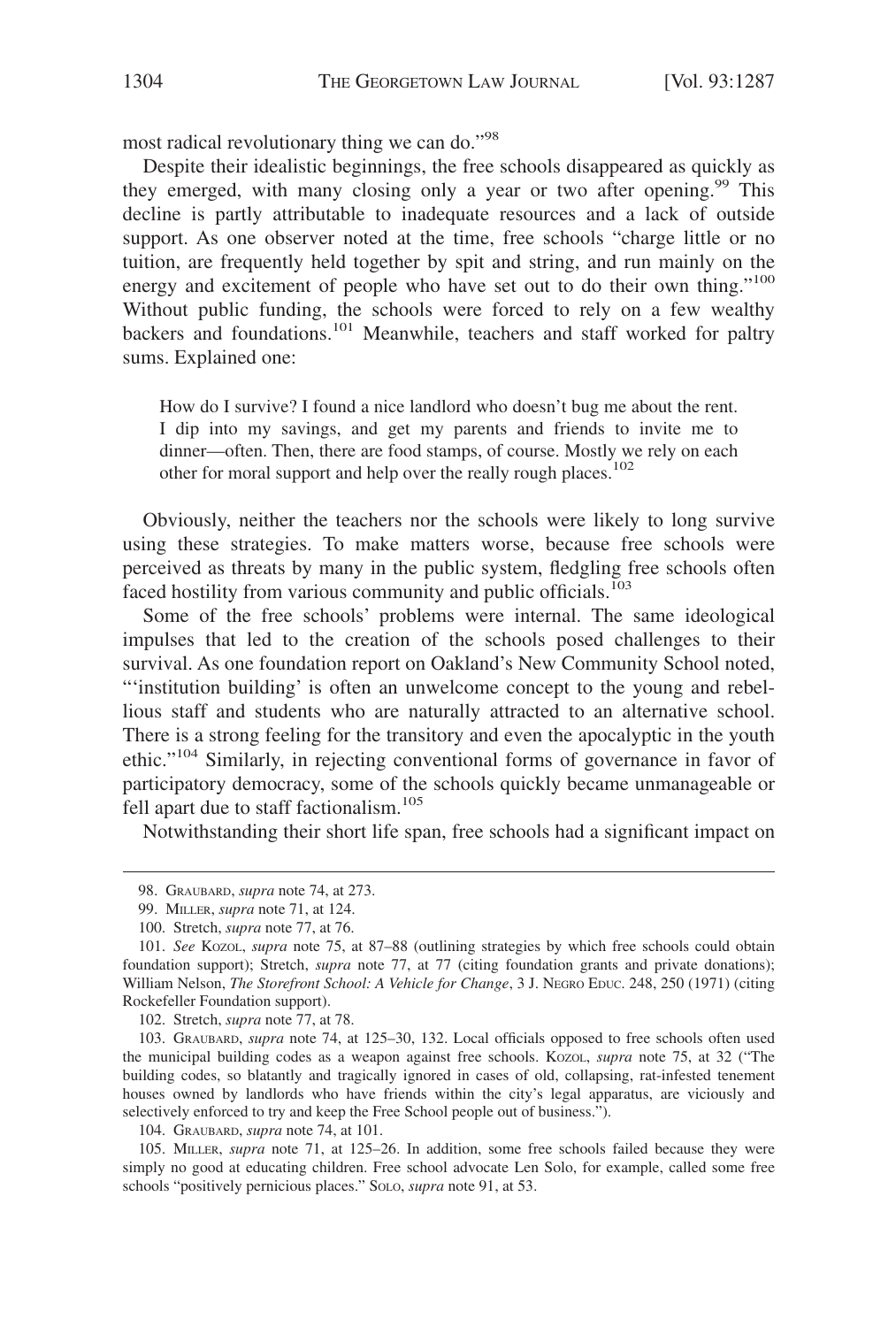the American educational landscape. Before the free schools movement, most educational reform efforts focused on reforming the public education system from within. But the free schools were premised on the notion that the state-run system was too bureaucratic and entrenched to change without outside pressure. Though the free schools themselves only provided that pressure for a few years, they would lay the foundation for the wide variety of alternatives that come under the umbrella of school choice today.

### IV. COMMUNITY CONTROL

At the same time that some progressive educators and community activists were starting free schools, others were leading the community control movement. This movement argued that the urban school crisis would only be solved when local residents took control of the schools from the central bureaucracy.

Community control advocates were motivated by some of the same impulses as the urban free schoolers. Foremost was the belief that the traditional public school system was failing black children. As the Ford Foundation's Mario Fantini wrote in 1968, "when 70 per cent of ghetto children are not reading at grade level, their parents have a right to question professional performance since the schools are supposed to educate everyone."<sup>106</sup> Moreover, community control advocates believed that the centralized bureaucracy was too inflexible to acknowledge its failure and change tactics.<sup>107</sup> As Marilyn Gittell argued, "[i]n every large city, an inbred bureaucratic supervisory staff sits at headquarters offices holding a tight rein on educational policy. Their vested interests are clear: Any major shift in educational policy might well challenge their control of the system."108 Given the system's unwillingness or inability to respond to the documented failure of minority children, "the cry now is: 'we need a new system, one that is responsive to our kids and to us. It is up to us to build this new and relevant system."<sup>109</sup>

This critique was based in part on a conviction that the bureaucracy's favored solutions—including compensatory education for disadvantaged students—did

<sup>106.</sup> Mario Fantini, *Community Participation*, 38 HARV. ED. REV. 160 (1968), *reprinted in* THE POLITICS OF URBAN EDUCATION 324–25 (Marilyn Gittell & Alan Hevesi eds., 1969); *see also* Henry Levin, *Introduction* to COMMUNITY CONTROL OF SCHOOLS 4–5 (Henry Levin ed., 1970) ("Neither urban educators nor informed laymen dispute that the city schools have failed to help the black American substantially to improve his status."); Leonard J. Fein, *The Limits of Universalism*, *in* COMMUNITY CONTROL OF SCHOOLS, *id.*, at 76, 80 (1970) ("There is general agreement that no matter what the schools are supposed to be teaching they are not teaching it very well to the poor and the black.").

<sup>107.</sup> Marilyn Gittell & Alan Hevesi, *Introduction* to THE POLITICS OF URBAN EDUCATION, *supra* note 106, at 11.

<sup>108.</sup> Marilyn Gittell, *Community Control of Education*, *in* THE POLITICS OF URBAN EDUCATION, *supra* note 106, at 363, 364–65; *see also* Mario Fantini, *Participation, Decentralization, Community Control and Quality Education*, *in* RESTRUCTURING AMERICAN EDUCATION: INNOVATIONS AND ALTERNATIVES 72 (Ray Rist ed., 1972) (contrasting new community controlled systems with "professionally dominated, bureaucratized schools systems which are rigid in their functions and habits and highly resistant to change").

<sup>109.</sup> Fantini, *supra* note 108, at 52.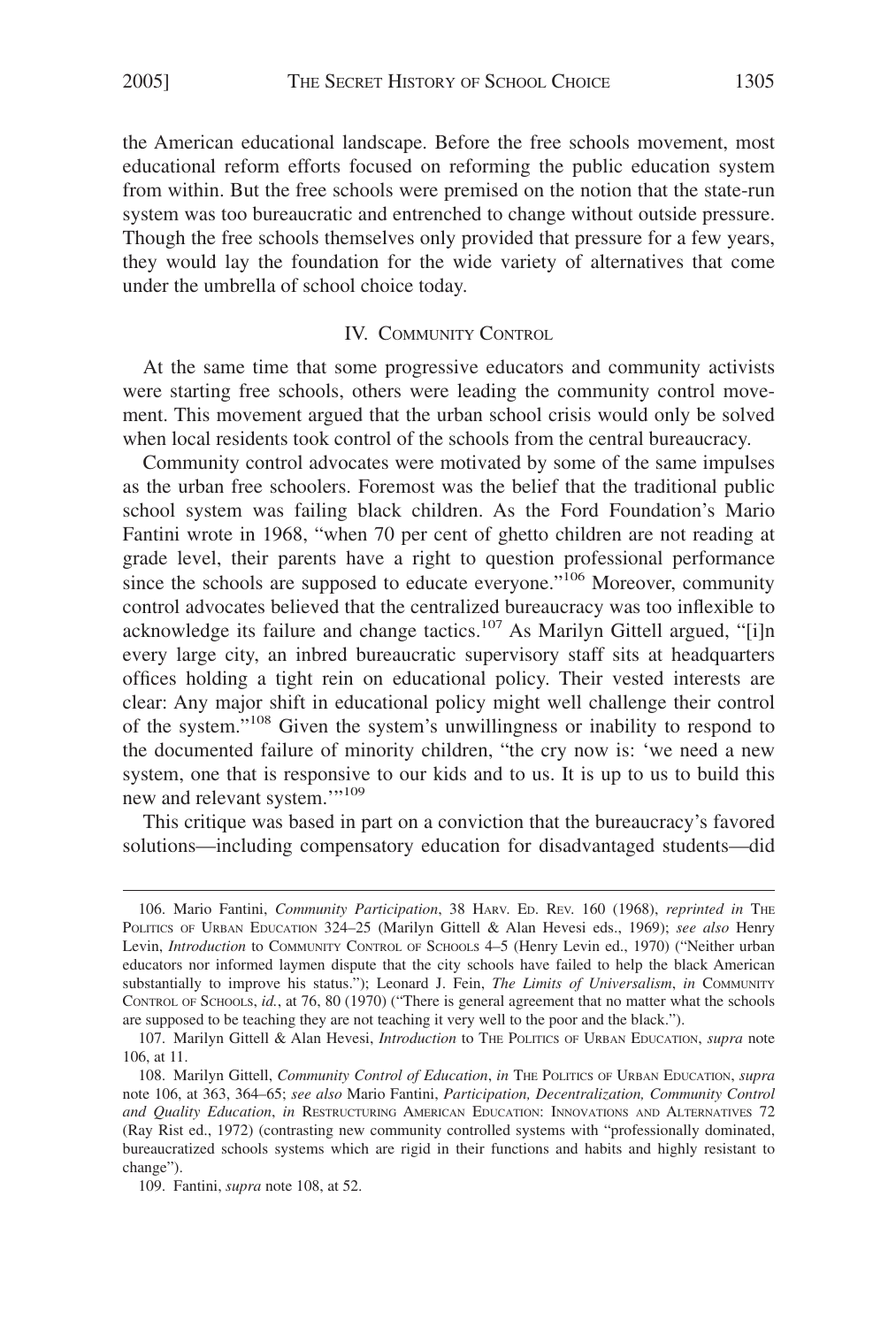not seem to work.110 Community control advocates shared the free schoolers' belief that the public system, as structured, was a large part of the problem. In New York, the site of the most contested community control battles, community members created an Ad Hoc Board of Education of the People of the City of New York (People's Board), which challenged the legitimacy of the existing Board of Education much as the Mississippi Freedom Party had attempted to replace the all-white official delegation at the 1964 Democratic convention.<sup>111</sup> The People's Board put the blame for the failure of poor, minority children squarely on the public system, arguing that "the very purpose of public education is to reduce the gaps that exist because children... have different socioeconomic backgrounds, but after five years in a New York City public school it is evident that the disadvantages are compounded by the public schools themselves."<sup>112</sup> According to Fantini:

[C]ompensatory education is a prescription that deals with symptoms, with strengthened doses that have been ineffective before—more trips, more remedial reading, etc.—without real differences in kind. It is essentially an additive, or "band-aid" approach . . . The assumption is that the schools need to do somewhat more for disadvantaged pupils but it does not presume that the school itself is in need of wholesale re-examination.<sup>113</sup>

Some community control advocates believed that if their approach produced superior results, they could force the system to change through competition. Because "[b]ig-city public school systems are huge bureaucracies," and "[l]arge bureaucratic organizations almost never make major changes in established behavior unless strongly pressured by outside forces," Anthony Downs argued that community control districts could exert an anti-monopolistic influence on city school systems. $114$ 

Support for community control also grew out of a sense of fatigue with the integration struggle. Some thought that if white families were so hostile to integrating, black and brown people might as well get on with the business of taking control of and improving their own schools.<sup>115</sup> Moreover, many ex-

<sup>110.</sup> Levin, *supra* note 106, at 7–8.

<sup>111.</sup> Civil rights organizations and community control advocates often worked together. For example, the Student Non-Violent Coordinating Committee, one of the sponsors of the Freedom Schools, gave space in its Harlem office to the People's Board. TAYLOR, *supra* note 47, at 186.

<sup>112.</sup> *Id.* at 185; *see also* Fantini, *supra* note 108, at 52 ("the problem is not with the learner; the problem is with the system, with the institution").

<sup>113.</sup> Fantini, *supra* note 106, at 326–27.

<sup>114.</sup> Anthony Downs, *Competition and Community Schools*, *in* COMMUNITY CONTROL OF SCHOOLS, *supra* note 106, at 219, 248.

<sup>115.</sup> Fantini, *supra* note 106, at 327; *see also* TAYLOR, *supra* note 47, at 177 (support for community control by black nationalists); *id.* at 181 (parents in Brownsville, Brooklyn turned to community control after trauma of having children bused to hostile white schools). Concerns about integration added another twist to the politics behind community control, because, as Diane Ravitch pointed out, some "[c]onservative whites recognized that black control of black schools implied white control of white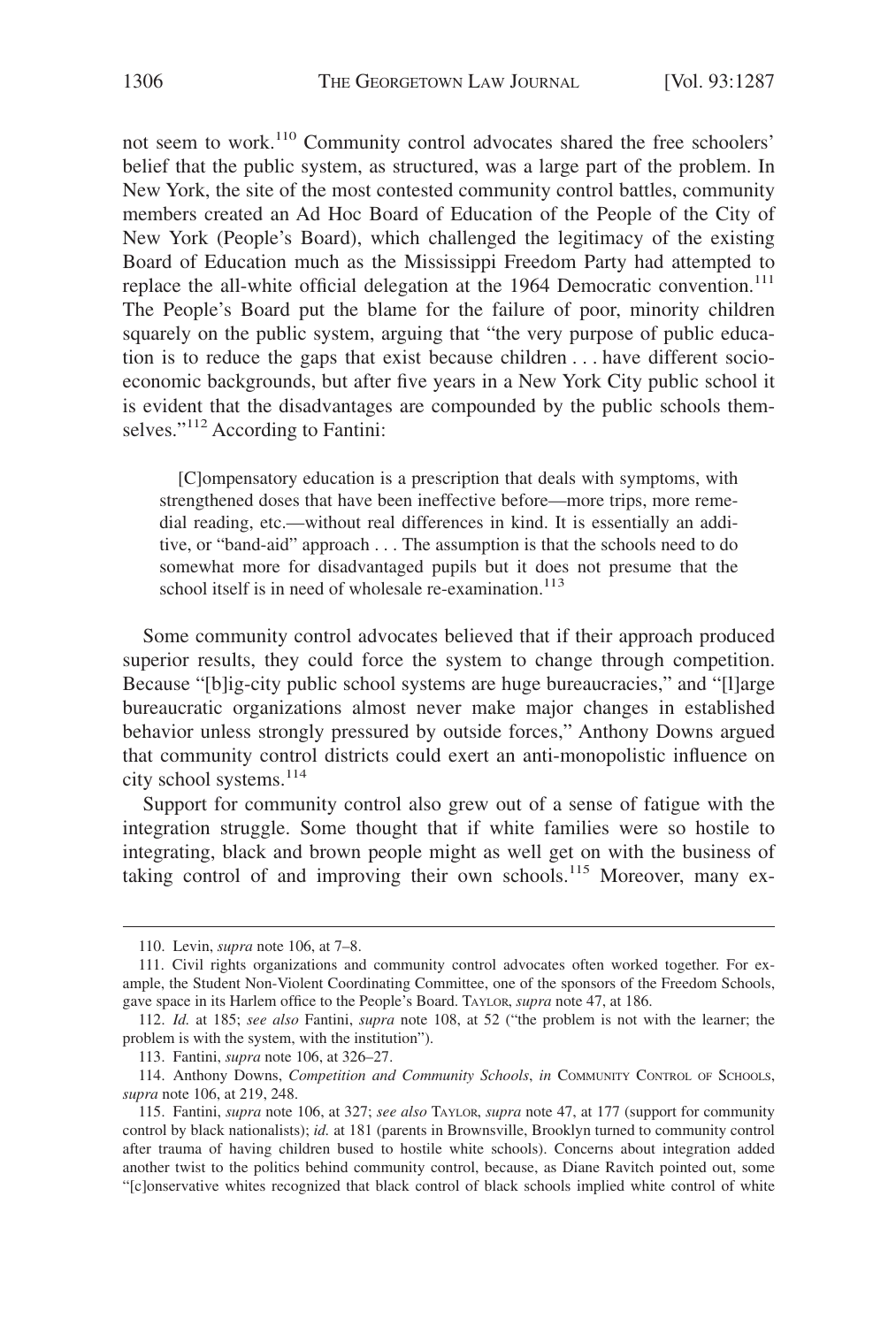pressed frustration at what they saw as desegregation's implicit assumption that minorities could not learn in the absence of white students.<sup>116</sup>

As demographic minorities in most northern districts, blacks and Hispanics could not gain control of the entire city system. But given the high levels of residential segregation, if the system were broken into smaller autonomous districts, some of those would be controlled by minorities. Community control assumed that these districts would be more responsive to community and local parental pressure. Under community control, the central board and staff would lose power, and locally elected boards would appoint local officials who would run neighborhood schools. In this respect, the community control movement expanded upon the free school commitment to participatory democracy—where free schoolers sought control of the school, community control advocates sought control of the district.<sup>117</sup>

Put another way, the "community" in free schools was one of shared educational interest, rather than shared geography. Groups of teachers, parents, churches, and community-based nonprofits created schools, and children and families joined the community by choosing to attend. By contrast, the "community" in community control was largely geographic, with the population as a whole voting to decide what sorts of educational offerings to provide. In this respect, of course, community control was not purely a school choice movement in the way that we think about choice today. These schools were not outside of the state system, nor were they chosen by students. But at the same time, the community control movement helped advance a notion forwarded by the free schoolers and later adopted by charter school advocates in inner-cities—namely, that when disenfranchised community groups took control of their own childrens' schools, they were more likely to create nurturing and successful educational environments.

Community control advocates wanted power, not simply participation, and they typically sought authority over four key areas: personnel, budget, curricu-

117. For a further discussion of this point, see JOHN E. COONS & STEPHEN D. SUGARMAN, EDUCATION BY CHOICE: THE CASE FOR FAMILY CONTROL 30 (1978). For a critique of delegating so much control to local communities, see AMY GUTMAN, DEMOCRATIC EDUCATION 71–94 (1987).

schools, which they could comfortably support, for it guaranteed that black problems, black dissidence, and black pupils would be safely confined within the ghetto." DIANE RAVITCH, THE GREAT SCHOOL WARS: NEW YORK CITY, 1805–1973 305 (1974).

<sup>116.</sup> Fantini, *supra* note 106, at 328; *see also* Levin, *supra* note 106, at 7 ("[a]s Floyd McKissick has suggested, the view that quality education can only take place in an integrated setting seems to be based upon the degrading proposition: 'mix Negroes with Negroes and you get stupidity.'"). Malcolm X had long taken the position that "what the integrationists, in my opinion, are saying, when they say that whites and blacks must go to school together, is that the whites are so much superior that just their presence in a black classroom balances it out. I can't go along with that." MALCOLM X: BY ANY MEANS NECESSARY: SPEECHES, INTERVIEWS AND A LETTER 16–17 (George Breitman ed., 1970). For a discussion of the relationship between black nationalist thought and the community control movement, see Gary Peller, *Race Consciousness*, 1990 DUKE L.J. 758, 799–802 (1990).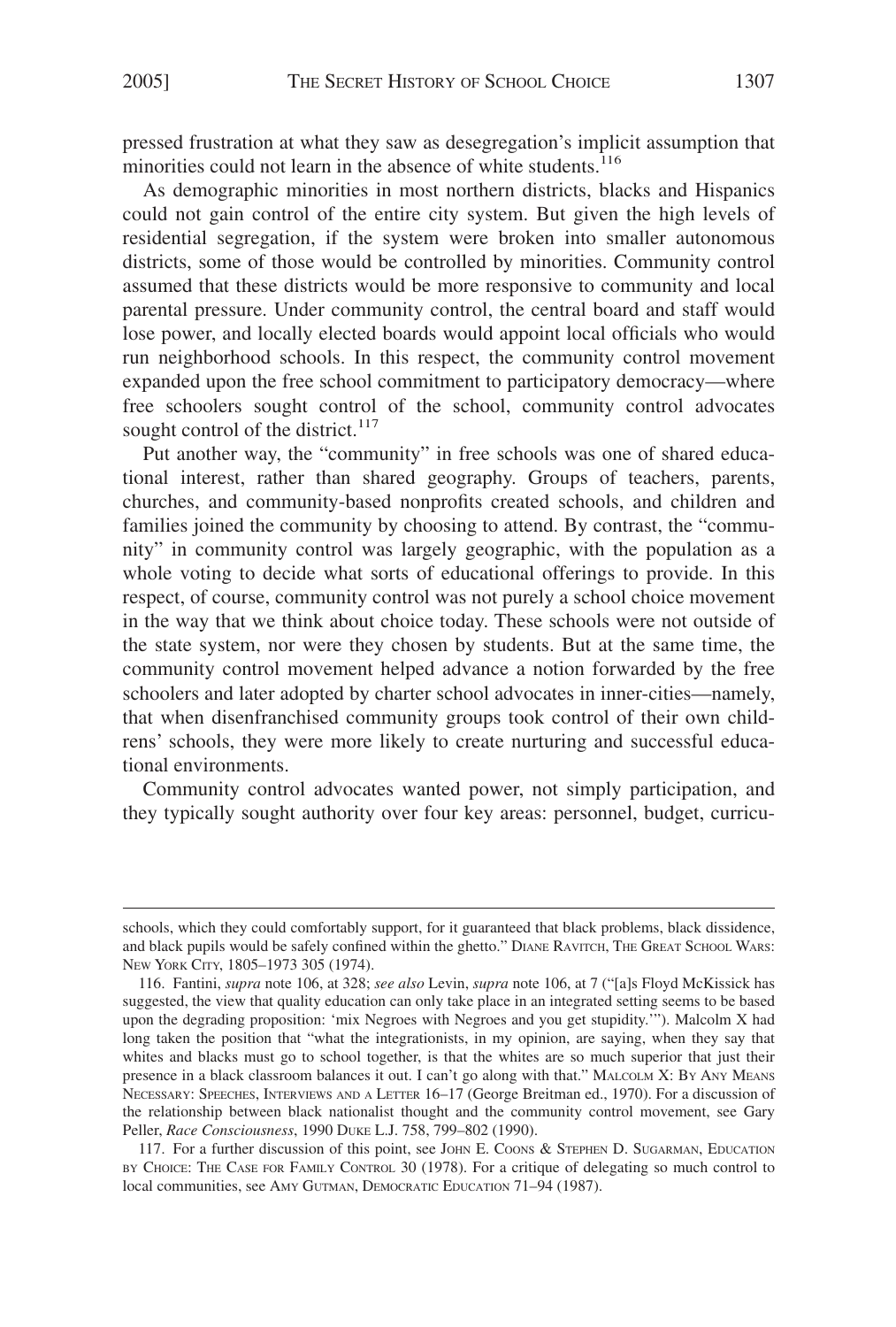lum, and pupil placement policy.<sup>118</sup> Personnel would prove especially important, and divisive. Like many free schools advocates, those in the community control movement felt that a bureaucracy dominated by white middle-class professionals did not understand or care about the black child.<sup>119</sup> In response, community control advocates wanted control over who would teach in schools.<sup>120</sup> They also wanted teachers who were themselves black and Hispanic and were familiar with those communities. As Floyd McKissick, director of CORE, argued, "black children must daily see black people in positions of authority and power: Black educators, fully knowledgeable of their own history and values, must be visible and in close contact with black children."<sup>121</sup>

Like the free schools, the community control movement was intense but short-lived. In New York, for example, the Board of Education, with financial assistance from the Ford Foundation, established demonstration districts in Harlem, lower Manhattan, and Ocean Hill-Brownsville, Brooklyn.<sup>122</sup> This led to a series of battles between community organizations, community-elected boards, and the unions, with the unions eventually prevailing and rebuffing the efforts of community boards to control key personnel decisions.<sup>123</sup> Although communities in New York and elsewhere now have various degrees of input in school matters, the dream of radical decentralization that marked the commu-

120. Floyd McKissick, *Negro Voices: The Failure to Educate Children*, N.Y. TIMES, Nov. 13, 1967, at 46 (arguing that "teachers must be accountable to the black community in which they serve, not to their union or the Board of Education").

121. *Id.*; *accord* TAYLOR, *supra* note 47, at 186. This is not to suggest that community control advocates sought exclusively minority teachers. *See* Mario Fantini, *Community Control and Quality Education in Urban School Systems*, *in* COMMUNITY CONTROL OF SCHOOLS, *supra* note 106, at 40, 68–69 (noting that community-controlled Ocean Hill-Brownsville district hired white teachers and administrators).

122. N.Y. Civil Liberties Union, *The Burden of Blame: A Report on the Ocean Hill-Brownsville School Controversy*, *in* THE POLITICS OF URBAN EDUCATION, *supra* note 106, at 340. A detailed history of the conflict is presented in RAVITCH, *supra* note 115, at 292–404.

123. RAVITCH, *supra* note 115, at 376–78.

<sup>118.</sup> Gittell, *supra* note 108, at 366; *see also* RAVITCH, *supra* note 115, at 342 (documenting powers community-controlled districts in New York thought they needed); TAYLOR, *supra* note 47, at 181 (New York community control activists "demanded the right to hire teachers, make decisions on the school's curriculum, control fiscal and capital budgets, and negotiate union contracts.").

<sup>119.</sup> *See, e.g.*, STOKELY CARMICHAEL & CHARLES HAMILTON, BLACK POWER 166–67 (1967) ("Control of the ghetto schools must be taken out of the hands of the 'professionals,' most of whom have long since demonstrated their insensitivity to the needs and problems of black children. These 'experts' bring with them middle class biases, unsuitable techniques and materials... ."); *see also* Theodore R. Sizer, *The Case for a Free Market*, SATURDAY REV., Jan. 11, 1969, at 34 ("The Ocean Hill Brownsville community in New York City wants more control over its schools because its leaders believe that their children are getting not only an inferior education but also one dominated primarily by white rather than black values."); Levin, *supra* note 106, at 5 ("materials, curriculum, and teaching methods were developed for the white middle-class child and they have been largely irrelevant to the experiences and special educational requirements of the black child."); Rhody McCoy, *Formation of a Community-Controlled School District*, *in* COMMUNITY CONTROL OF SCHOOLS, *supra* note 106, at 169, 170 (complaining that "in the ghetto areas . . . the policy implementers are neither community people nor ethnically representative of the community").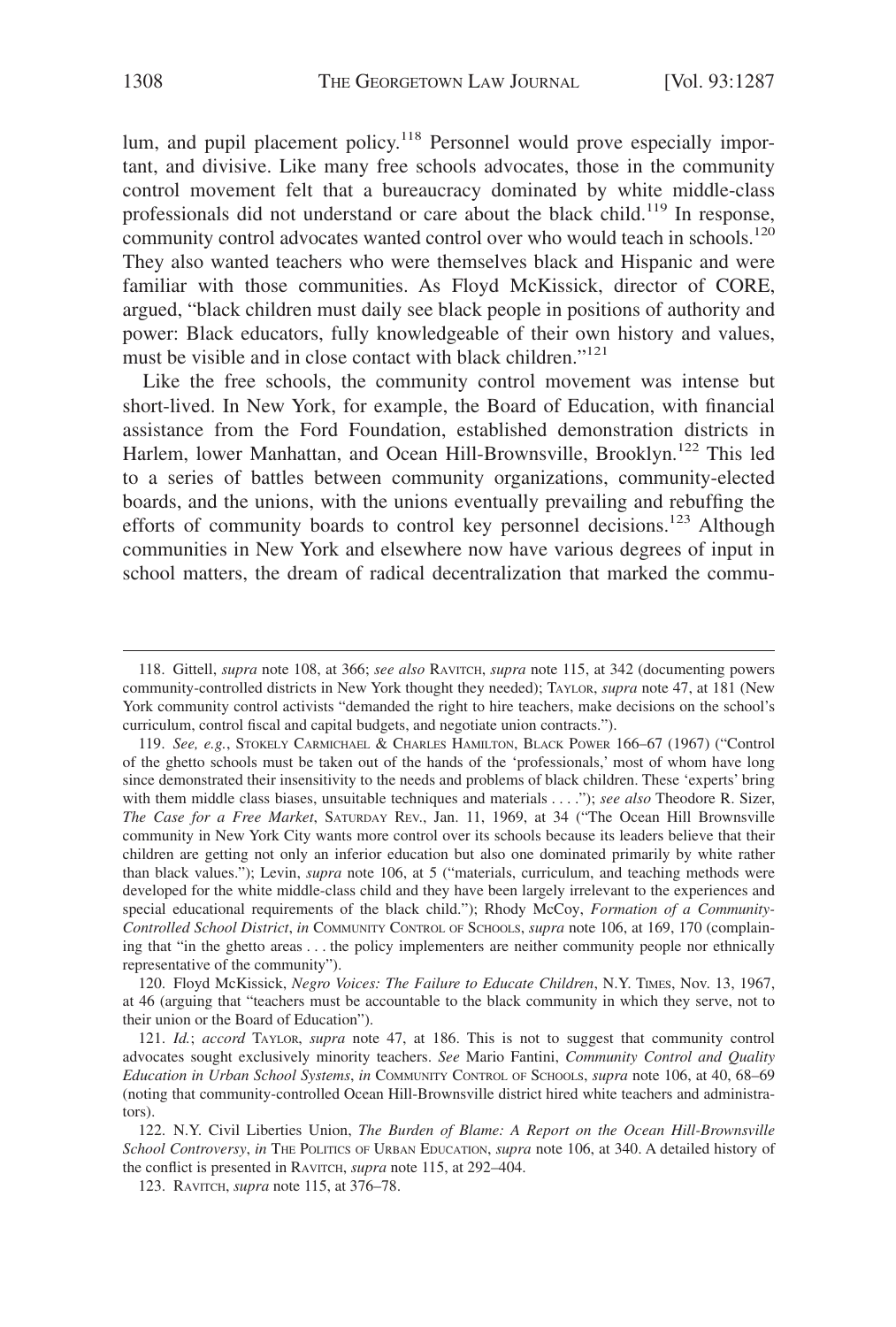nity control movement of the late 1960s has not been realized in urban school districts.

#### V. PROGRESSIVE VOUCHERS

If the progressive contribution to school choice generally has been too often overlooked, nowhere is this more true than in the debate over school vouchers. Missing from many accounts is the fact that, during the late 1960s, some leading progressives outlined voucher plans.<sup>124</sup> Indeed, though proposed by Milton Friedman in 1955 (and mentioned by Adam Smith centuries before that), vouchers—the idea that the state would give families a sum of money that they could use to enroll their child at the public or private school of their choice had been largely ignored until its revival by 1960s liberals.

Those progressives who endorsed vouchers did so for many of the same reasons that had led others to advocate for freedom schools, free schools, and community control. Principal among them was anger at how inner-city schools had failed black children. Writing in the *New York Times Magazine* in 1968, during the height of the community control debates, Christopher Jencks argued: "The origin of the crisis is simple. The public schools have not been able to teach most black children to read and write or to add and subtract competently. This is not the children's fault."<sup>125</sup> For Jencks, "[g]hetto schools have therefore become little more than custodial institutions for keeping the children off the street."<sup>126</sup> As had some of the free schoolers, voucher advocates argued that the system was not just inept but actually harmful and that liberals should no longer support it. Ted Sizer and Phillip Whitten, in defending their voucher proposal, wrote, "[t]hose who would argue that our proposal would destroy the public schools raise a false issue. A system of public schools which destroys rather than develops human potential now exists. It is not in the public interest.... [I]t does not deserve to survive."<sup>127</sup>

Progressive voucher proponents were aware of, and largely sympathetic to, movements such as community control and free schools. Jencks and Sizer, for example, saw vouchers as a way to achieve some of the same goals. Like community control, vouchers would "distribute power, and give parents some options, some clear leverage on their neighborhood school."<sup>128</sup> Indeed, Jencks

<sup>124.</sup> Important exceptions include Lisa M. Stulberg, *What History Offers Progressive Choice Scholarship*, *in* THE FUNDAMENTAL PROMISE OF CHARTER SCHOOLS, *supra* note 11, at 24–28; JOSEPH VITTERITTI, CHOOSING EQUALITY: SCHOOL CHOICE, THE CONSTITUTION, AND CIVIL SOCIETY 53–58 (1999); and JEFFREY R. HENIG, RETHINKING SCHOOL CHOICE: LIMITS OF THE MARKET METAPHOR 64–66 (1994).

<sup>125.</sup> Christopher Jencks, *Private Schools for Black Children*, N.Y. TIMES, Nov. 3, 1968, § 6 (Magazine), at 30, *reprinted in* RESTRUCTURING AMERICAN EDUCATION: INNOVATIONS AND ALTERNATIVES, *supra* note 108, at 168.

<sup>126.</sup> *Id.* at 169.

<sup>127.</sup> Theodore Sizer & Phillip Whitten, *A Proposal for a Poor Children's Bill of Rights*, Psychol. TODAY, August 1968, at 62.

<sup>128.</sup> Sizer, *supra* note 119, at 42; *see also* Jencks, *supra* note 125, at 180–81 (vouchers are more effective way of achieving goals of community control movement).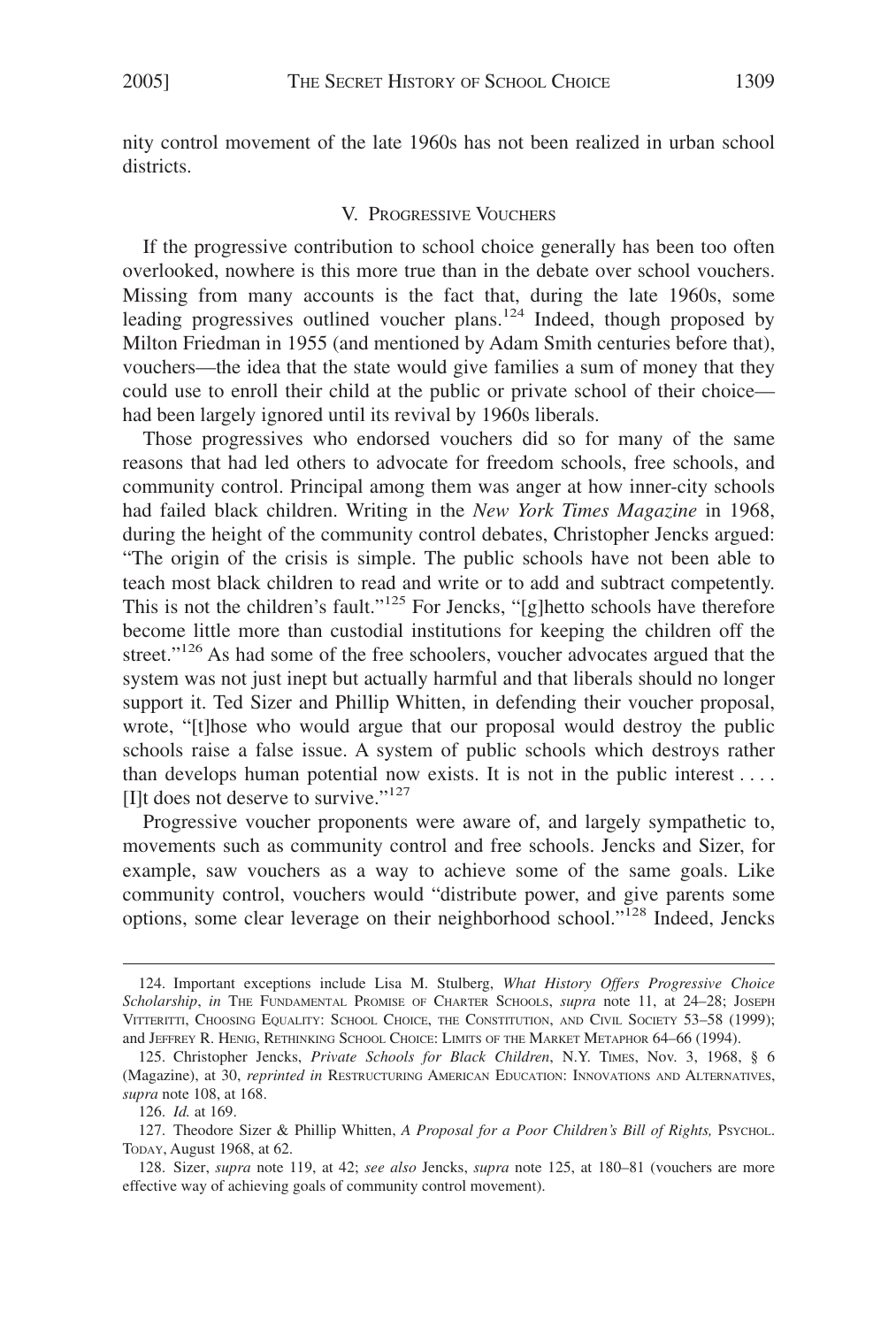suggested that the "community solidarity and pride in the ghetto" that would come from independent black schools were among the strongest arguments for vouchers.<sup>129</sup> Moreover, vouchers would be a way to provide a revenue stream for some of the free schools, which, as I have mentioned, often closed for lack of funding.<sup>130</sup> As Sizer envisioned it, vouchers would allow an area to have, "cheek by jowl, several public schools—for example, one run by the city (PS 121), one by the Catholic Church (St. Mary's School), and one by the black community (the Martin Luther King Freedom School)."<sup>131</sup>

These early voucher plans were self-consciously designed to maximize equity and racial justice. The advocates placed faith in the market as against the alternatives, but they acknowledged (unlike Friedman and many of today's voucher proponents) that the private market often did not serve the poor especially well.<sup>132</sup> Their programs were designed to maximize the likelihood that poor children and families would succeed in the market. Because "a child from a severely restricted background will require more expensive services than one from a wealthier family," Sizer offered a plan in which "the poorer the child, the more valuable the voucher."<sup>133</sup> Recognizing the importance of giving inner-city children the chance to attend suburban schools, Sizer argued that the voucher amounts must be great enough that suburban districts would "be bribed into taking many poor youngsters."134 Moreover, Sizer and Whitten insisted that education reform in and of itself would not be enough to achieve genuine

130. Jencks, *supra* note 125, at 181.

131. Sizer, *supra* note 119, at 35; *see also* GRAUBARD, *supra* note 74, at 287–88 (early voucher proposals might benefit free schools).

<sup>129.</sup> Jencks, *supra* note 125, at 185. Indeed, Jencks thought the community pride argument more powerful than any notion that black-run voucher schools would do a better job academically. *Id.* ("I doubt, for example, that many black private schools could teach their children to read appreciably better than white-controlled public schools do now."). Jencks' point raises a broader question about the extent to which school choice movements, then or today, are principally about creating schools that teach better or creating schools that are more consistent with the values of the parents and/or local community. It is worth noting that although I have here emphasized choice as a way of creating higher quality schools as measured by academic achievement, there is another story to be told about choice as a mechanism to create schools consonant with parents' values.

<sup>132.</sup> Economist Henry Levin, for example, supported plans like those proposed by Sizer and the Jencks team, but recognized the limits of the market. Citing a Federal Trade Commission finding that goods purchased wholesale for \$1 sold for an average of \$1.65 on the general market and \$2.65 in stores in poor neighborhoods, Levin argued that "the failure of the market to give rich and poor equal access to privately produced goods and services should, in itself, make us skeptical about applying it to education." Henry M. Levin, *The Failure of the Public Schools and the Free Market Remedy*, 2 URB. REV. 32, 34 (1968). Among Levin's concerns was that fewer sellers of quality educational services would appeal to children of the poor than to those of the middle class. "[I]f the previous experience of the slums can be used for prediction, few if any sellers of high quality educational services at competitive rates will locate in the ghetto. Not only is there no Saks Fifth Avenue in Harlem; there is no Macys, Gimbels, Korvettes, or Kleins." *Id.*

<sup>133.</sup> Sizer, *supra* note 119, at 38. *See also* Levin, *supra* note 132, at 35 (supporting plans in which "disadvantaged children might be given vouchers which are worth two or three times the value of the maximum grants given children of the well-to-do," as well as plans in which only poor children would receive vouchers).

<sup>134.</sup> Sizer, *supra* note 119, at 42.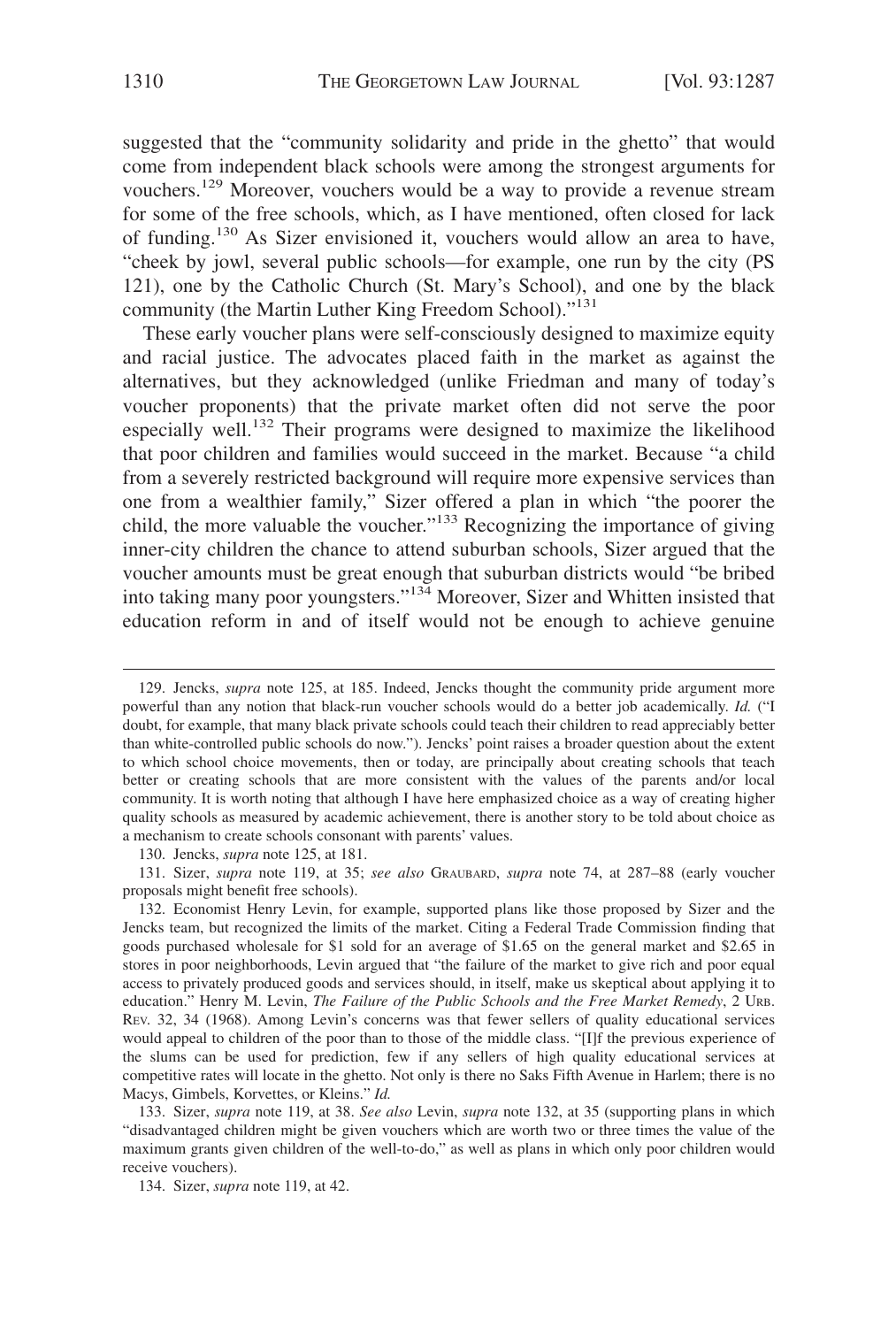equality. They proposed a "Poor Children's Bill of Rights," and suggested that vouchers "must be part of a package, one which surely must include some form of guaranteed annual income and the provision of health and welfare services at a level of accommodation far higher than at present."<sup>135</sup>

With these equity goals in mind, the Johnson administration's Office of Economic Opportunity gave a grant to Jencks and his colleagues at Harvard's Center for the Study of Public Policy to design an equity-oriented voucher system. The Jencks plan was explicit in its motivation: "a program which seems to improve education must therefore focus on inequality, attempting to close the gap between the advantaged and disadvantaged."136 Closing this gap required disadvantaged children to get *more than* equal educational resources—they needed the smallest classes and the best teachers.137 Moreover, because a student's classmates are among her greatest resources, enrollment patterns should be altered so that disadvantaged children would have the chance to attend school with more advantaged classmates.<sup>138</sup> Accordingly, the Jencks plan envisioned that both public and private schools would participate in the plan.<sup>139</sup> Like Sizer, Jencks's team hoped that race and class integration could be achieved by bonus vouchers—up to double the basic voucher—that would make poor children attractive to successful schools.<sup>140</sup>

Of special concern to the Jencks team was the prospect that schools could selectively admit students. They pointed out that a means-tested voucher program did not by itself ensure that schools would not discriminate against certain categories of low-income students.

[w]e go right on calling colleges "public," even when they charge tuition that many people cannot afford. We also call academically exclusive high schools "public," even if they have admissions requirements that only a handful of students can meet. We call neighborhood schools "public," despite the fact that nobody outside the neighborhood can attend them, and nobody can move into the neighborhood unless he has white skin and a down payment on a \$30,000 home.

*Id.*

140. *See Id.* at 14.

<sup>135.</sup> Sizer & Whitten, *supra* note 127, at 63.

<sup>136.</sup> CTR. FOR THE STUDY ON PUB. POL., EDUCATION VOUCHERS: A REPORT ON FINANCING ELEMENTARY EDUCATION BY GRANTS TO PARENTS 10 (1970) [hereinafter EDUCATION VOUCHERS].

<sup>137.</sup> *Id.* 138. *Id.*

<sup>139.</sup> *Id.* at 13–14; *see also* Judith Areen & Christopher Jencks, *Education Vouchers: A Proposal for Diversity and Choice*, *in* EDUCATIONAL VOUCHERS: CONCEPTS AND CONTROVERSIES 48, 51 (George R. La Noue ed., 1972) ("We believe that one of the most important advantages of a voucher system is that it would encourage diversity and choice *within the public system.*") Indeed, one of the central insights of the Jencks team was to challenge existing definitions of public and private. Areen and Jencks pointed out that "since the nineteenth century, we have classified schools as 'public' if they are owned and operated by a government body." *Id.* at 51. While who governs a school is an important part of categorizing it as public or private, they argued, using it as the only criteria produces anomalous results. Among them is the fact that,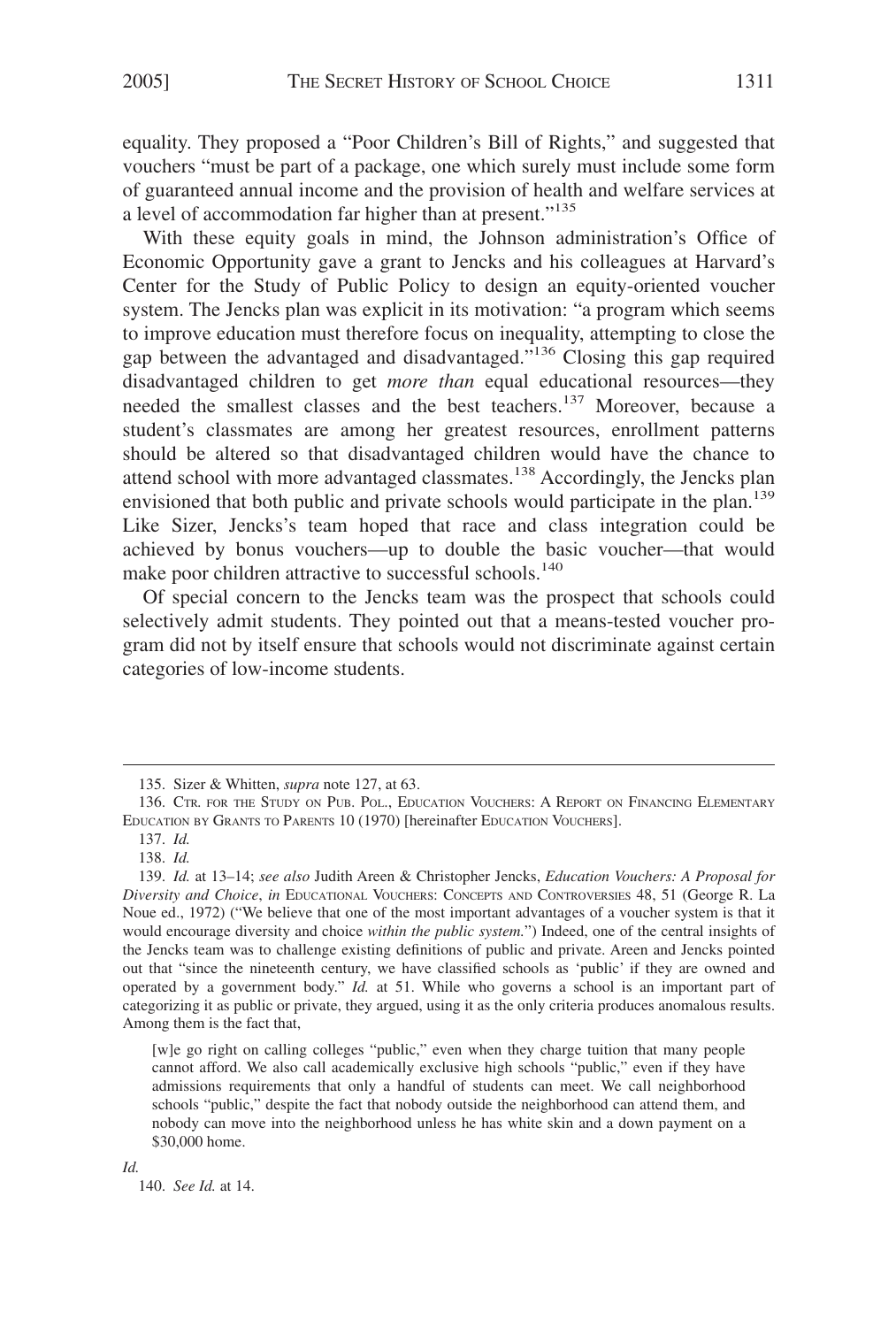Incentives which reward the admission of low-income applicants will initially result in schools' seeking out families which are short on cash but long on other "desirable" characteristics, such as literacy, initiative, and selfdiscipline. Unless some machinery is established for preventing discrimination on the basis of IQ and behavior patterns, overapplied schools will get big bonuses for taking the most easily educated children of poor families, while leaving the others to underapplied schools.<sup>141</sup>

In response, the Jencks team proposed that participating schools could use traditional admissions criteria for up to half the entering class, but the other half had to be accepted by lottery.<sup>142</sup>

Like the other reforms I have discussed, the progressive voucher movement was relatively short-lived. A modified version of the Jencks plan was ultimately tested in Alum Rock, California, a mixed-race, mixed-income district within the city limits of San Jose. The Alum Rock experiment went forward for five years, with inconclusive results, and the Nixon administration did not continue the grant. The political constituency for the project didn't materialize, as many liberals did not support Jencks' proposal, despite its progressive heritage.<sup>143</sup> Even some who may have been sympathetic to the Jencks plan as crafted ended up opposing it. They believed it would never be enacted without substantial modifications that would make it less palatable. For example, according to American Federation of Teachers president Albert Shanker:

There is no legislature in the nation that will enact a voucher plan that will give substantially more money to each poor child and bar private schools from freely selecting the students they want and rejecting those they don't want. By the time Jencks' model goes through the political-legislative wringer, it will become the conservative model that its author himself opposes.<sup>144</sup>

Nor did conservatives back the plan, for they wanted an even purer freemarket approach with fewer regulations than accompanied the Jencks model.<sup>145</sup> Without support from any constituency, the Jencks voucher plan died.

VI. REFLECTIONS ON TODAY'S SCHOOL CHOICE DEBATES

In this Essay I have tried to suggest that the history of school choice is substantially more complicated than we have traditionally understood. Progressives have proposed a variety of school choice schemes, and this lesser-known

<sup>141.</sup> *Id.* at 70.

<sup>142.</sup> *Id.* at 15.

<sup>143.</sup> *See* Denis P. Doyle, *The Politics of Choice: A View from the Bridge*, *in* PARENTS TEACHERS AND CHILDREN: PROSPECTS FOR CHOICE IN AMERICAN EDUCATION 232 (James S. Coleman et al. eds., 1977).

<sup>144.</sup> Robert С. Bulman & David L. Kirp, *The Shifting Politics of School Choice*, *in* Sсноог. Сногсе AND SOCIAL CONTROVERSY: POLITICS, POLICY AND LAW 42 (Stephen D. Sugarman & Frank R. Kemerer eds., 1999).

<sup>145.</sup> *See* Doyle, *supra* note 143, at 232.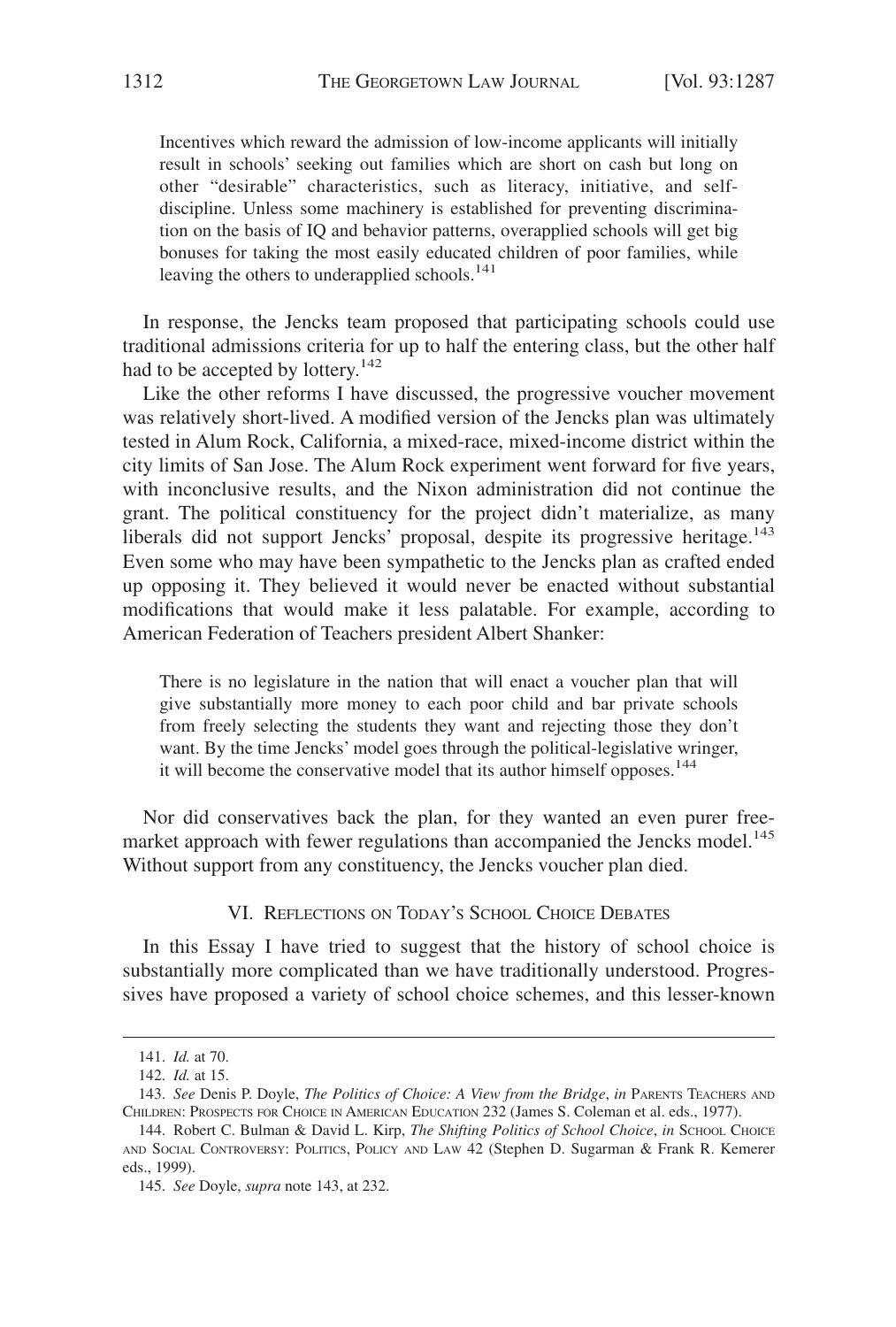heritage is at least as important as the Friedman-inspired deregulation impulses or the conservative anti-desegregation movement. In this final Part, I would like to offer some thoughts about how thinking about these progressive school choice movements might influence today's conversation about school choice.

One of the most remarkable features of current choice debates is the faith that progressive educational reformers place in the existing public school system. Today, it is common to hear arguments that school choice proposals should be rejected because they do not "do anything for the public school system, and that's where our folks are being educated."146 Before experimenting with choice, it is argued, we must "fix the public schools."<sup>147</sup> My review of the history of school choice reveals the novelty of this position. That doesn't mean it is wrong, of course. Yet it is noteworthy that, in contrast to today's faith in reform from within, many liberals in the 1960s believed that only developing progressive alternatives *outside* the public system would reform it.

What explains this reversal—how did advocates for racial justice come to defend the school bureaucracy they once attacked? I suspect that it is part of a larger trend in which the left has abandoned some of the anti-bureaucratic ideology that marked its politics during the 1960s. Moreover, the politics of race is likely at play here as well. Many of the urban public school administrations that the left once attacked as white, middle-class enclaves<sup>148</sup> now are the

147. Lynn Olson, *Minority Communities Divided Over Charters, Vouchers*, EDUC. WEEK, April 26, 2000; *see also School Choice Won't Solve Students' Biggest Problems*, THE ATLANTA JOURNAL-CONSTITUTION, Aug. 8, 2002, at A26 ("Neither school choice nor vouchers is sufficient to fix what's wrong with America's failing schools.... Plucking a handful of kids out of a terrible school won't help the hundreds left behind.); *School Choice: Doing it the Right Way Makes a Difference*, A REPORT FROM THE NATIONAL WORKING COMMISSION ON CHOICE IN K-12 EDUCATION (The Brown Center on Education Policy, 2003), at 16–17 (noting that some opponents of choice believe "the solution lies in equalizing funding and upgrading existing schools so that all students have equal opportunities to learn.").

148. *See infra* Part IV. In fact, "white" and "middle-class" were often connected in such a way that suggested that all whites were middle-class and that blacks did not have a class. Charles Hamilton, for example, argued that teachers who shared a "predominately white, middle-class ethos" could not instill

<sup>146.</sup> Nakashima, *supra* note 12; *see also* Larry Cuban, *Part Four: 1980–2000, The Bottom Line*, *in* SCHOOL: THE STORY OF AMERICAN PUBLIC EDUCATION (Sarah Mondale & Sarah B. Patton eds., 2001) (quoting Jonathan Kozol's criticism that many choice proposals are based on a "lifeboat mentality" that offers salvation to some children while neglecting others); Karla Scoon Reid, *Minority Parents Quietly Embrace School Choice*, EDUC. WEEK, Dec. 5, 2001, at 1 (discussing the debate between older civil rights organizations that reject choice in favor of "high-quality schools in their neighborhoods" and younger activists who argue that school choice will lead to increased educational achievement for minority students); *see also* ACLU Urges Congress To Reject Voucher Scheme in District of Columbia; Says Plan Hurts Already Disadvantaged Kids, June 24, 2003, *available at* http://www.aclu.org/ ReligiousLiberty/ReligiousLiberty.cfm?ID=12593&c=140 (last visited Feb. 4, 2005) (quoting Terri Schroeder, an ACLU Legislative Representative, arguing that "if Congress really wants to help our children, it should seek to adequately fund the public school system, not disadvantage the vast majority of kids for the benefit of a select and privileged few"). *See also* "Supreme Court Decision On School Vouchers Harmful To Future Of Public School Education," (June 27, 2002) available at http:// www.naacp.org/news/2002/2002-06-27.html (last visited, Feb. 4, 2005) ("The NAACP opposes the use of taxpayer dollars to pay for school vouchers because it will mean fewer dollars for public schools where most Americans are educated. School voucher programs siphon scarce tax money away from struggling public schools. Education must be a fundamental guarantee for each child.").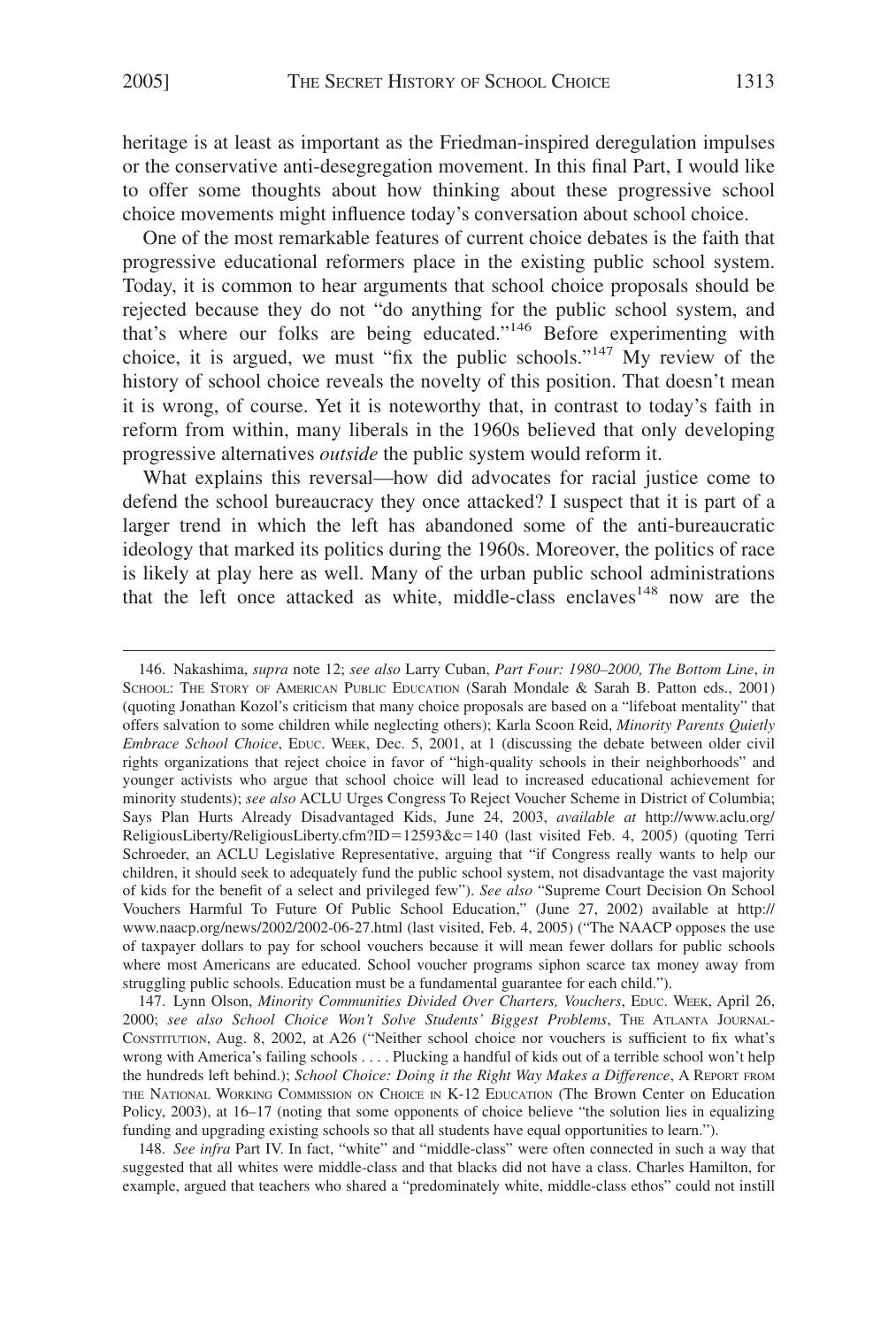province of middle-class black managers.<sup>149</sup> In his study of urban school systems, Jeffrey Henig found that in Baltimore, Detroit and Washington, D.C., the public school systems are the city's largest single employer.<sup>150</sup> Many in the black community, including much of the civil rights leadership, have been less likely to criticize the under-performance of these black-run systems.<sup>151</sup>

But the most interesting implications of this look back at the history of progressive choice proposals concerns the conversation about school vouchers, the most controversial of today's choice proposals. Today, many conservatives not only enthusiastically push vouchers, they wrap their initiatives in the mantle of civil rights. A few days after the Supreme Court upheld Cleveland, Ohio's voucher plan,<sup>152</sup> President Bush hailed the decision at a "Rally on Inner City Compassion" in downtown Cleveland.153 In *Brown v. Board of Education,* said Bush, the Court "declared that our nation cannot have two educational systems, and that was the right decision." The voucher ruling was similar, he said. "Last week, what's notable and important is that the court declared that our nation will not accept one education system for those who can afford to send their

150. *Id.* at 119.

A similar point can be made about police abuse under black managed forces. *See* James Forman, Jr., *Diversity Alone Won't Stop Police Violence*, THE WASH. POST, July 15, 2001, at B7:

It appears that after having fought for so long to gain a foothold in the political system, African Americans are afraid to jeopardize it by calling to task black officials. But this reaction is shortsighted: Gaining elected office is a means to an end, not an end itself. If black elected officials are unwilling to reform the police forces they inherit, then, like rogue officers of whatever color, they too must go. And the African American community must be willing to say so.

152. Zelman v. Simmons-Harris, 536 U.S. 639 (2002).

black "group solidarity and pride." Charles V. Hamilton, *Race and Education: A Search For Legitimacy*, 38 HARV. ED. REV. 47, 56 (1968). Therefore, he said, "many black people are demanding more black principals in predominately black schools, if only because they serve as positive role models for the children." *Id.* Note how in Hamilton's formulation, only the white teachers have a class, and it is middle-class. So framed, Hamilton does not need to confront the possibility that the black principals and teachers might have a "black middle-class ethos" that would have implications for how they taught black poor and working-class children.

<sup>149.</sup> JEFFREY R. HENIG, ET AL., THE COLOR OF SCHOOL REFORM: RACE, POLITICS, AND THE CHALLENGE OF URBAN EDUCATION 121 (1999) (in the early 1990s, "African Americans comprised more than 70 percent of central office administrators" in Atlanta, Baltimore, Detroit and Washington, D.C.).

<sup>151.</sup> In his study of school politics in three cities, Wilber Rich argues that the continued underperformance of black districts under black leadership is partially due to "a cartel-like governing entity," which includes administrators, activists, and union leaders. WILBER C. RICH, BLACK MAYORS AND SCHOOL POLITICS: THE FAILURE OF REFORM IN DETROIT, GARY, AND NEWARK 5 (1996). Jeffrey Henig and his colleagues, while somewhat more sympathetic to school officials than Rich, demonstrate how school leaders in majority black cities "were joined by a broad network of organizations, ministers, and politicians throughout the city to delay, derail or diminish initiatives perceived to destabilize the historic *economic* role the school systems have played—and continue to play—in the black community." HENIG, *supra* note 149, at 120; *see also* CLARENCE N. STONE, ET AL., BUILDING CIVIC CAPACITY: THE POLITICS OF REFORMING URBAN SCHOOLS 21–22 (2001); MARION ORR, BLACK SOCIAL CAPITAL: THE POLITICS OF SCHOOL REFORM IN BALTIMORE, 1986–1998 42–62, 144–47 (1999).

<sup>153.</sup> Dana Milbank, *Bush Urges Wide Use of School Vouchers,* WASH. POST, July 2, 2002, at A1.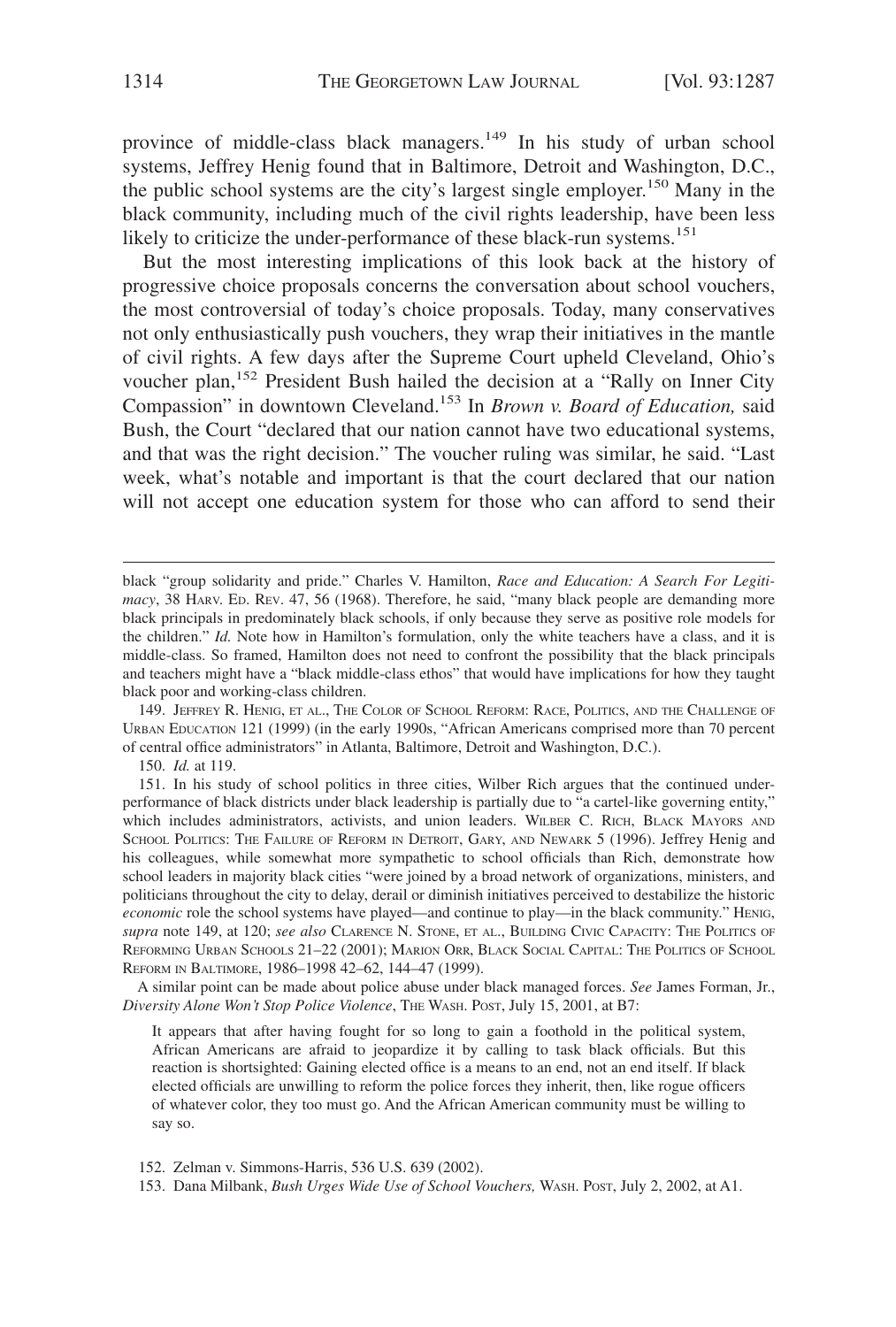children to a school of their choice and for those who can't, and that's just as historic."154 Nor was Bush alone in comparing *Brown* and *Zelman.* Secretary of Education Rod Paige, for example, argued:

*Brown v. Board of Education* changed American education forever. I know because I grew up in the South when schools were segregated. With *Brown*, education became a civil rights issue, and the decision introduced a civil rights revolution that continues to this day. *Zelman v. Simmons-Harris* holds the same potential. It recasts the education debates in this country, encouraging a new civil rights revolution and ushering in a "new birth of freedom" for parents and their children everywhere in America.<sup>155</sup>

Despite such rhetoric, an examination of the Jencks and Sizer proposals reveal the limitations of today's voucher plans. Consider first the voucher amount. Whereas the Jencks plan envisioned a base voucher that was equal to the amount spent per pupil by the public schools in the region,<sup>156</sup> today's voucher plans typically are much stingier. The Cleveland plan, for example, provides vouchers of \$2,250—by contrast, school districts receive over \$7,000 per pupil.<sup>157</sup> Moreover, because the purpose of the Jencks plan was to reallocate resources toward the poor, low-income students would qualify for bonus vouchers up to double the base voucher. To again use Cleveland, depending on her level of disadvantage, a poor student under the Jencks plan today might qualify for up to a \$14,000 voucher, rather than the \$2,250 voucher in effect in Cleveland today.158

This raises the question of the participation of suburban schools in voucher plans. Race and class integration were central to Sizer's and Jencks' vision. They believed that their equity-oriented voucher plans could achieve integration by making disadvantaged students attractive to middle-class schools. Today's voucher plans, by contrast, largely abandon this goal. Instead, they assume that inner-city students will continue to go to school with others of their same race and class background. The only change is to the type of school, not the composition of the student body.

In this respect, today's voucher plans have less in common with *Brown* or *Bolling* than they do with the compromise President Richard Nixon proposed as

<sup>154.</sup> *Id.*

<sup>155.</sup> Rod Paige, *A Win for America's Children,* WASH. POST, June 28, 2002, at A29. Other conservatives made similar claims. Clint Bolick, for example, argued that "[t]his is the most important education case to come out of the Supreme Court since Brown v. Board of Education." Michael A. Fletcher, *Voucher Ruling May Boost Choice Movement*, WASH. POST, June 30, 2002, at A7. George Will said that with *Zelman*, "socially disadvantaged children had their best day in court since *Brown v. Board of Education* in 1954." George Will, *Implacable Enemies of Choice,* WASH. POST, June 28, 2002, at A29.

<sup>156.</sup> EDUCATION VOUCHERS, *supra* note 136, at 14.

<sup>157.</sup> *Zelman*, 536 U.S. at 645, 649.

<sup>158.</sup> A slightly less ambitious form of this approach has been suggested by Matthew Miller. Matthew Miller, *The Liberal Voucher Opportunity,* WALL ST. J., July 2, 2002, at A18.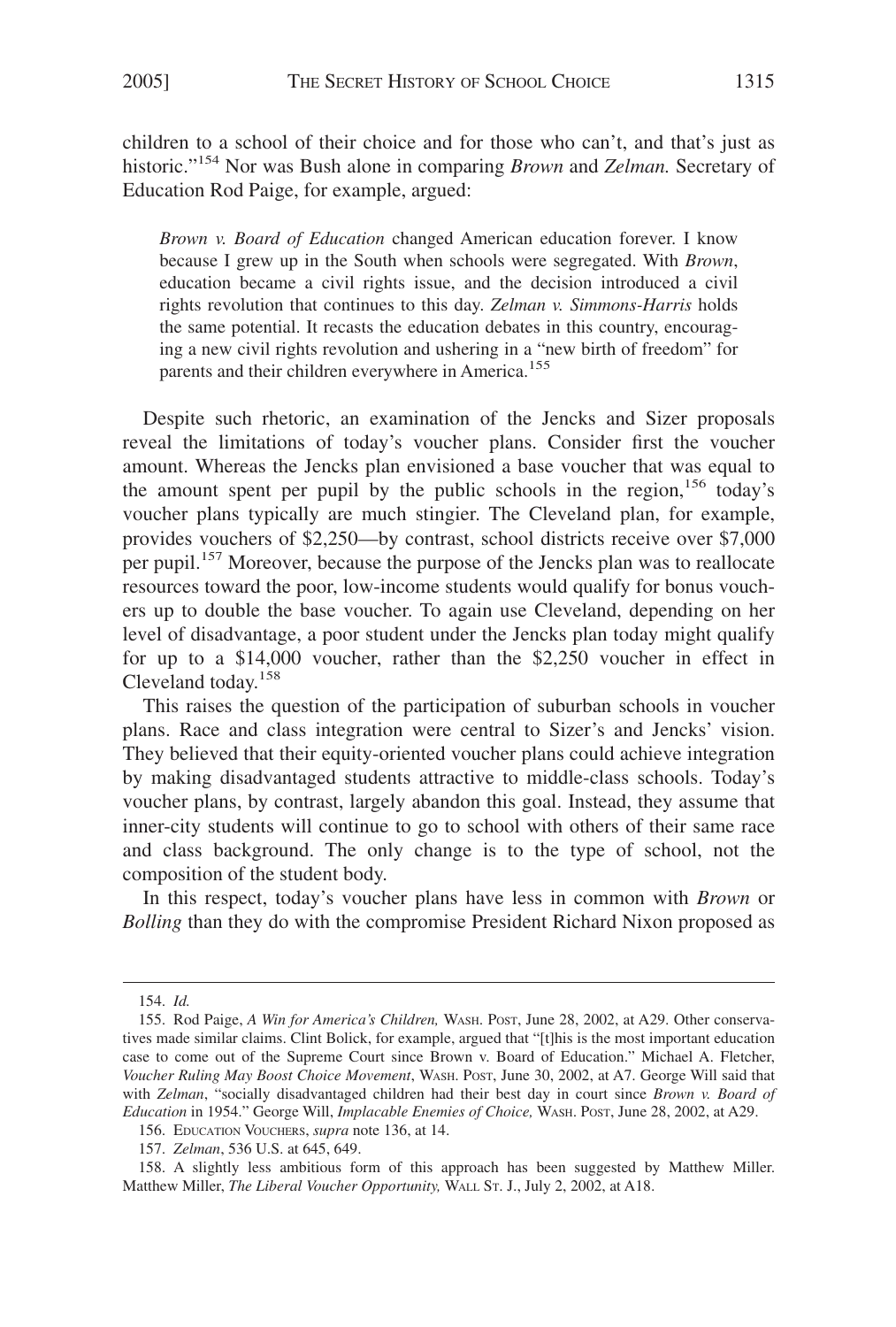part of his opposition to busing. Nixon argued that rather than bus students to integrated schools, inner-city children should instead get extra resources and stay in their own schools.<sup>159</sup> Nixon was explicit about this in his nationally televised address explaining that he would oppose busing but support additional funding for inner-city schools. Nixon said, "[i]t is time for us to make a national commitment to see that the schools in the central cities are upgraded so that the children who go there will have just as good a chance to get quality education as do the children who go to school in the suburbs."160 The Supreme Court reached a similar conclusion when it struck down a metropolitan-wide busing plan in Detroit, and upheld a remedy that included compensatory education programs for inner-city students (including remedial reading, improved teacher training, bias-free testing, and guidance and counseling programs.)<sup>161</sup>

Substitute "private schools" for "extra resources" and the link between school vouchers and Nixon/*Milliken* becomes apparent. Without the participation of suburban schools, inner-city private schools become simply another attempt to fix the urban school crisis without altering the race and class segregation levels of those schools. As Robert Vischer has written: "[E]specially in lower-income, minority neighborhoods, the only non-public school options [available to voucher recipients] may very well be church-affiliated schools, which will likely reflect the skewed racial compositions of their congregations and neighborhoods."<sup>162</sup> The limited existing data suggests that current voucher programs either have no impact on integration or only a slightly positive integrative effect.<sup>163</sup> Given the overwhelming evidence that the socioeconomic background of a student's peer group is among the most important determinants of his academic achievement, one cannot be too optimistic about the likelihood of systemic success for a reform that ignores class integration.<sup>164</sup>

Indeed, there is an important aspect in which today's voucher plans may serve to reinforce segregated school patterns in much the same way as did the South's post-*Brown* tuition grant programs. Those programs, it is worth recalling, were not explicitly racially discriminatory. Typical was Virginia, which made tuition grants available to "[e]very child in the Commonwealth . . . who desires to attend a nonsectarian private school."165 Despite their facial neutrality, the programs had the effect of furthering segregation, because the private schools that were available to voucher recipients were all-white and had the

<sup>159.</sup> Ryan & Heise, *supra* note 2, at 2052–55.

<sup>160.</sup> *Transcript of Nixon's Statement on School Busing,* N.Y. TIMES, March 17, 1972, at 22.

<sup>161.</sup> *See* Milliken v. Bradley, 418 U.S. 717, 744–45 (1974); Milliken v. Bradley, 433 U.S. 267, 275– 76, 286–88 (1977).

<sup>162.</sup> Robert K. Vischer, *Racial Segregation in American Churches and Its Implications for School Vouchers*, 53 FLA. L. REV. 193, 228–29 (2001).

<sup>163.</sup> *See* BRIAN GILL, ET AL, RAND, RHETORIC V. REALITY: WHAT WE KNOW AND WHAT WE NEED TO KNOW ABOUT VOUCHERS AND CHARTER SCHOOLS 164-68 (2001).

<sup>164.</sup> *See* RICHARD D. KAHLENBERG, ALL TOGETHER NOW: CREATING MIDDLE-CLASS SCHOOLS THROUGH PUBLIC SCHOOL CHOICE *passim* and especially 23–46 (2001); Ryan & Heise, *supra* note 2, at 2102–08.

<sup>165.</sup> Griffin v. State Bd. of Educ.*,* 296 F. Supp. 1178, 1180 (E.D. Va. 1969).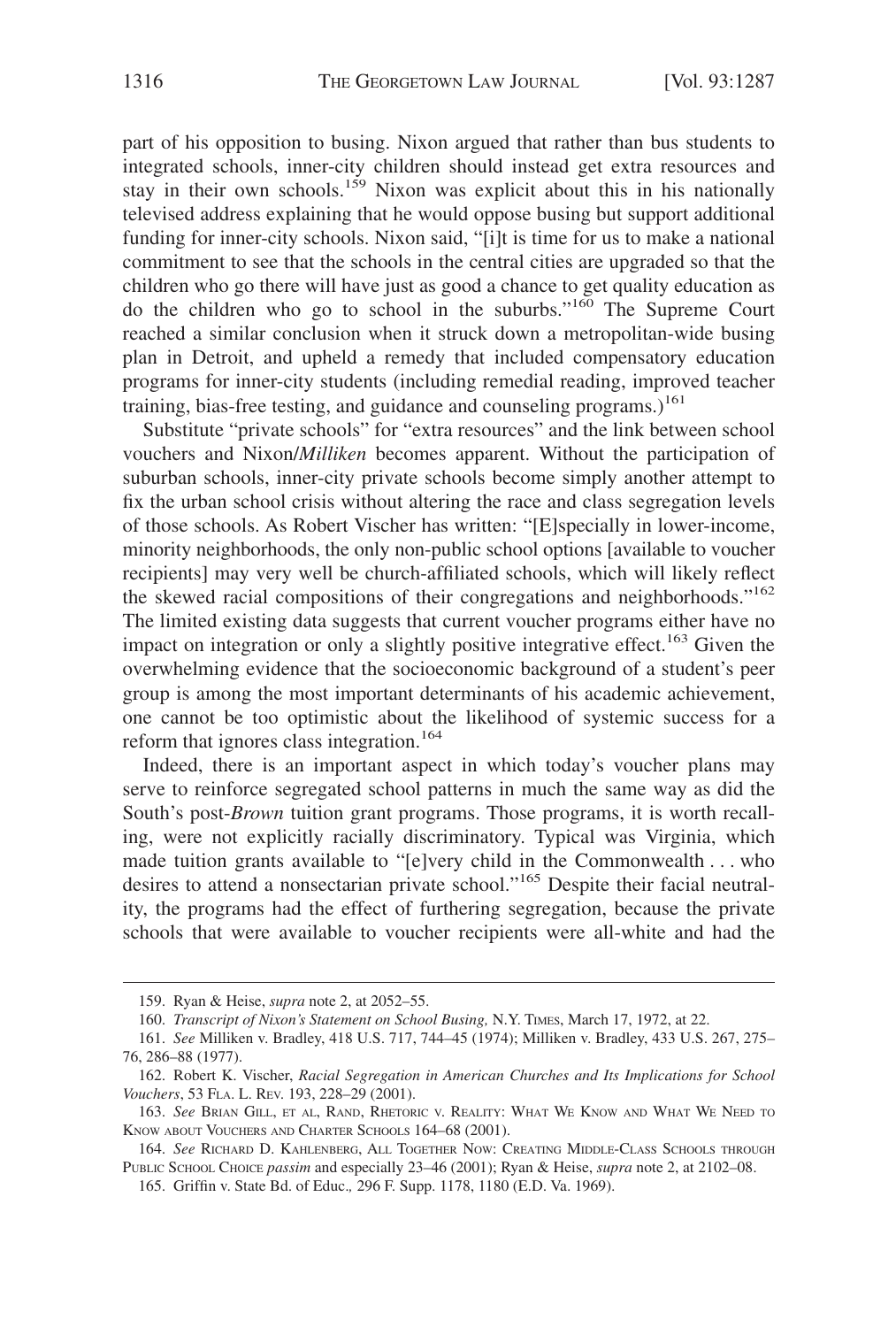freedom to discriminate in admissions.<sup>166</sup> Against this background, what effect will today's voucher programs have on patterns of school segregation? While current voucher programs prohibit schools from using racially discriminatory admissions criteria, $167$  existing patterns of racial segregation will leave most parents with private schooling options that are *de facto* one race schools.

Of course, one response is that the private schools are no more racially segregated than the public schools to which a neighborhood's children already had access. In that sense, the voucher plans do not make segregation any worse than it already is. There is some truth here—when opponents claim that vouchers are a scheme to re-segregate the schools they seem to overlook the extraordinarily high segregation levels already existing in public schools. Moreover, it is beyond question that segregation cannot be the only benchmark. Some schools are able to achieve success against the odds, and whether those schools are voucher schools, charter schools, or other alternatives, we need more of them, even if they remain segregated by race or class.<sup>168</sup> At the same time, the response that vouchers (or any other reform) will not increase segregation levels hardly settles the matter. Instead it invites us to ask: Why should we settle for voucher initiatives that fall so short of the ambitious equity and integrationist goals of Sizer and Jencks?

While conservatives have pushed voucher programs that fall short, progressives—especially leading liberal advocacy groups—generally have denounced the very idea of vouchers.<sup>169</sup> I believe this has been the greatest cost of overlooking the history of progressive voucher efforts. Because progressives have by and large focused on the evils of vouchers, insufficient thought has gone into whether a modern-day progressive vision of vouchers is possible.<sup>170</sup> Instead of asking whether vouchers are good or bad, progressives might do well to consider that vouchers are neither and both—it all depends on how the plan is constructed.

What if voucher plans today were designed to both re-allocate additional educational resources to disadvantaged students and to increase class integration? What if they were animated by the integrationist impulses of *Brown* and

<sup>166.</sup> *See Id.* at 1181.

<sup>167.</sup> Ohio is typical: participating private schools may neither discriminate on the basis of race, religion or ethnic background nor teach hatred of another on those grounds. OHIO REV. CODE ANN. SEC. 3313.976(A)(6).

<sup>168.</sup> Both liberals and conservatives have found examples of highly successful charter schools that serve largely minority student populations. *See, e.g.*, JOYCE LADNER, THE NEW URBAN LEADERS 106-14, 130–34 (2001); ABIGAIL THERNSTROM & STEPHAN THERNSTROM, NO EXCUSES: CLOSING THE RACIAL GAP IN LEARNING 43–64 (2003).

<sup>169.</sup> Of course, some progressives have supported vouchers in one form or another. *See* Richard Kahlenberg and Bernard Wasow, What Makes Schools Work?, THE BOSTON REV., October/November 2003, at 6 (listing progressive voucher advocates, but arguing that controlled choice is a better way to achieve class integration).

<sup>170.</sup> Jim Ryan is an important exception, as are John Coons and Stephen Sugarman. *See* James E. Ryan, *Schools, Race and Money*, 109 YALE L.J. 249, 311–13 (1999); JOHN E. COONS & STEPHEN D. SUGARMAN, MAKING CHOICE WORK FOR ALL FAMILIES 66–69 (1999).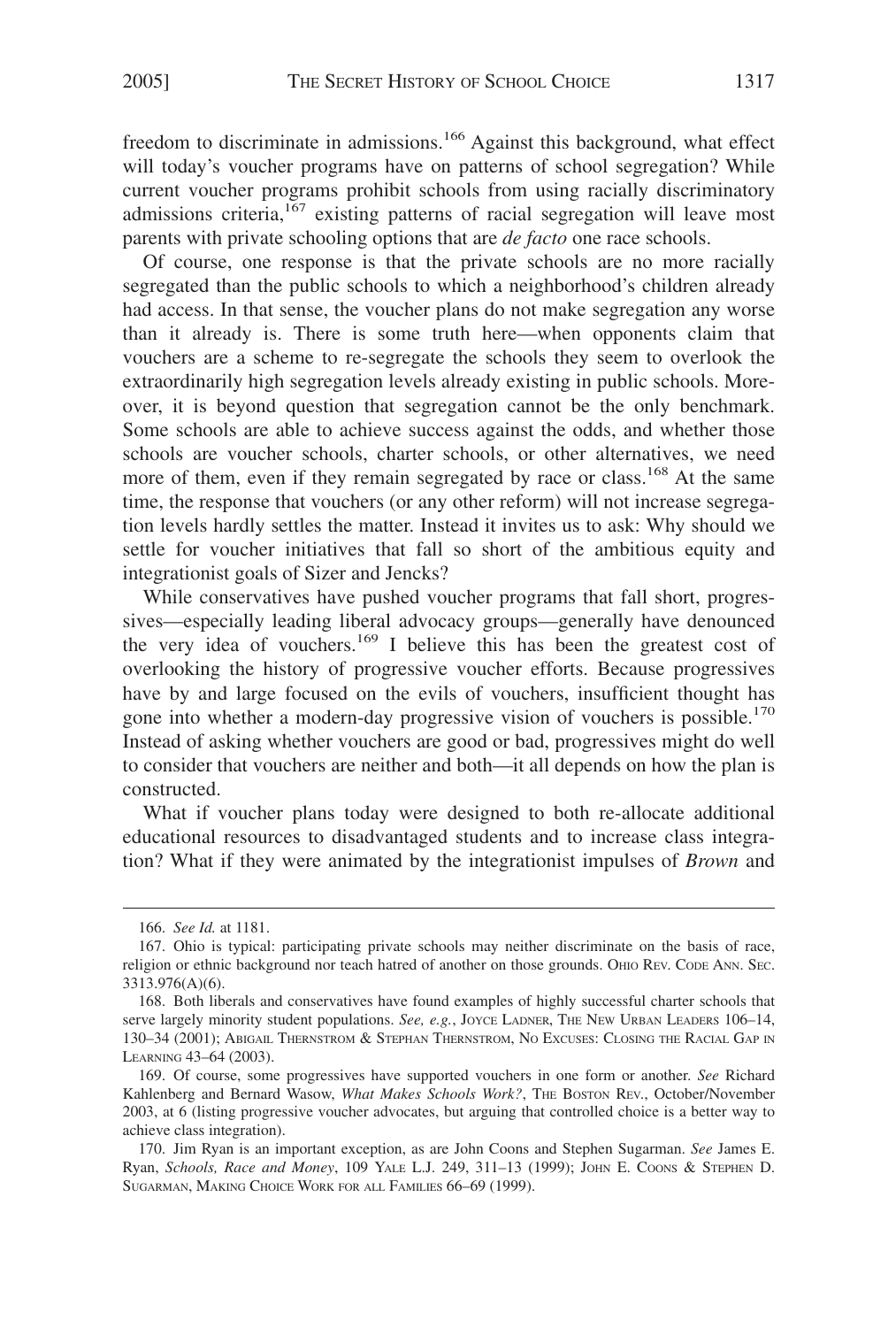*Bolling*? They would look more like those proposed by Sizer and Jencks. They would need to be more generous than today's plans and designed with the goal that some low-income students would have access to economically integrated schools. Given the extent of residential segregation in our nation's metropolitan areas, in many regions this would require the participation of some suburban school districts.

There is a moral claim that progressives might make on behalf of economically integrated schools. One of the ironies of today's voucher debate is that the moral passion that once animated advocates of free schools, community control, and progressive vouchers is now marshaled on behalf of voucher plans that modern progressives largely oppose.<sup>171</sup> Joseph Viteritti, for example, argues that vouchers for private schools "could help level the playing field by offering poor children opportunities more akin to those enjoyed by the middle class."<sup>172</sup> Viterriti's point is a powerful one, but its implications are more profound than he acknowledges. After all, for most middle-class parents in urban areas, choice means quality suburban schools, not private schools. So if the point is to offer poor children "opportunities more akin to those enjoyed by the middle class," access to middle-class suburban schools would seem more important than access to inner-city parochial schools. Returning to the moral dimension, if it is unjust and unfair to deny a poor child in Washington, D.C. the chance to attend a private school because his parents cannot afford the tuition, why isn't it equally so to deny him the chance to attend a suburban school because his parents can't afford to buy a house there? That question was central to the thinking of the progressive voucher movement of the late 1960s and early 1970s, but is largely ignored today.

While some have pointed out the importance of broadening voucher initiatives along these lines,<sup>173</sup> too many progressives have ignored the issue. That is

<sup>171.</sup> An especially compelling example of the moral claim for vouchers is offered by Diane Ravitch, *Somebody's Children: Educational Opportunity for All American Children*, *in* NEW SCHOOLS FOR A NEW CENTURY: THE REDESIGN OF URBAN EDUCATION (Diane Ravitch & Joseph Viteritti eds., 1999).

<sup>172.</sup> Joseph P. Viteritti, *Schoolyard Revolutions: How Research on Urban School Reform Undermines Reform*, 118 POL. SCI. Q. 233, 236 (2003); s*ee also id.* at 256–57 ("Giving people similar opportunities to decide where their children attend school is essential in a democracy. A system that provides choice to some and withholds it from others is unfair, especially when the opportunity is determined by income."); Joseph P. Viteritti, *Empower the Power,* THE BOSTON REV., Oct./Nov. 2003, at 14 ("[W]hy should poor people have to send their children to schools that most middle-class people would never contemplate for their own? That is the underlying moral question of the debate."). George Will has put the point even more strongly, arguing that "[t]he opposition to school choice for the poor is the starkest immorality in contemporary politics." Will, *supra* note 155, at A29.

<sup>173.</sup> Jim Ryan has taken a leading role in arguing that school choice should be extended to include suburban schools, going so far as to imagine what would happen if "next fall, all across the country, children forced to attend poorly equipped and failing schools showed up at the doors of good suburban schools and simply sat down." James Ryan, *Sit in for School Equality*, WASH. POST, May 19, 2003, at A19; *see also* James E. Ryan & Michael Heise, *Taking School Choice to the Suburbs*, WASH. POST, July 3, 2002, at A23 (arguing that choice should be extended to include suburban schools); James Forman, Jr., *Great Expectations,* AM. ENTERPRISE, September, 2002, at 5 (same); Goodwin Liu, *Real Options for School Choice*, N.Y. TIMES, Dec. 4, 2002, at A31 (same).